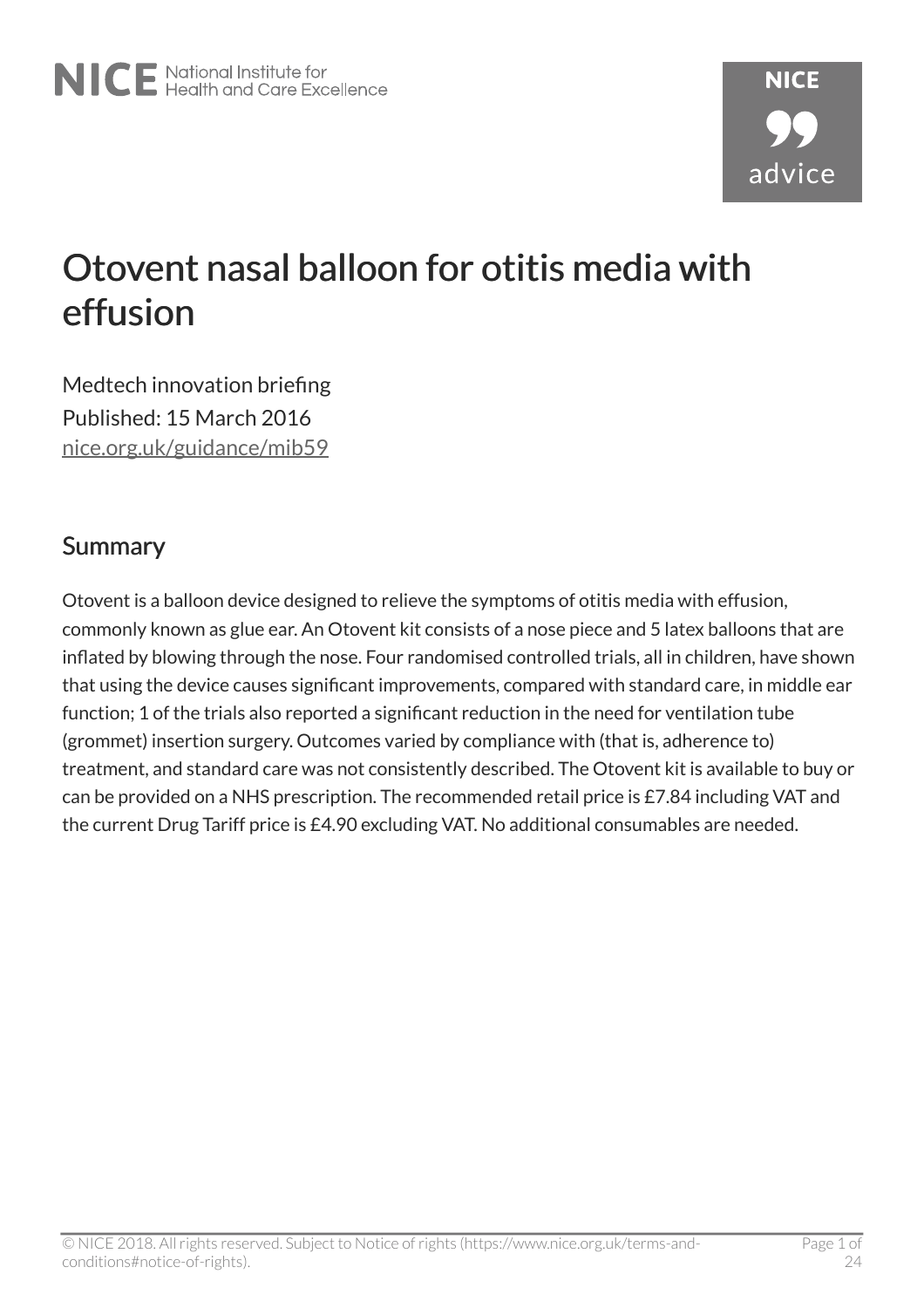#### Product summary and likely place in therapy

- Otovent is designed to help open the Eustachian tubes and equalise the air pressure in the middle ear.
- The device can be used in people with Eustachian tube dysfunction associated with glue ear (otitis media with effusion), or after flying, diving or pressure chamber treatment.
- It would most likely be used in children with glue ear during or after an active observation period following diagnosis, to help avoid the need for surgery.

#### Effectiveness and safety

- No relevant evidence was found for the use of Otovent in adults.
- Four randomised controlled trials involving a total of 565 children showed statistically significant improvements in middle ear function with Otovent compared with standard care, as determined by tympanometry and pneumatic otometry. The comparator was not always fully described.
- One study (n=320) reported that children having auto-inflation were more likely to have normal tympanograms at 1 month (47.3% compared with 35.6%; relative risk 1.36) and 3 months (49.6% compared with 38.3%; relative risk 1.37) than those having standard care alone. Auto-inflation also produced greater improvements in ear-related quality of life assessed using a validated tool (the OMQ-14).
- One study (n=85) reported significant improvement in middle ear function, as assessed by tympanometry and pneumatic otoscopy, at 1, 2 and 3 months in those using Otovent with a compliance of more than 70% when compared with the control group.
- One study (n=60) reported a significant reduction in the need for ventilation tube (grommets) surgery in the children having both Otovent and nasal saline irrigation compared with children having irrigation alone.
- One study (n=100) reported that 65% of ears improved, 33% remained unchanged and 2% deteriorated after 2 weeks of auto-inflation, compared with 15% of ears improving, 71%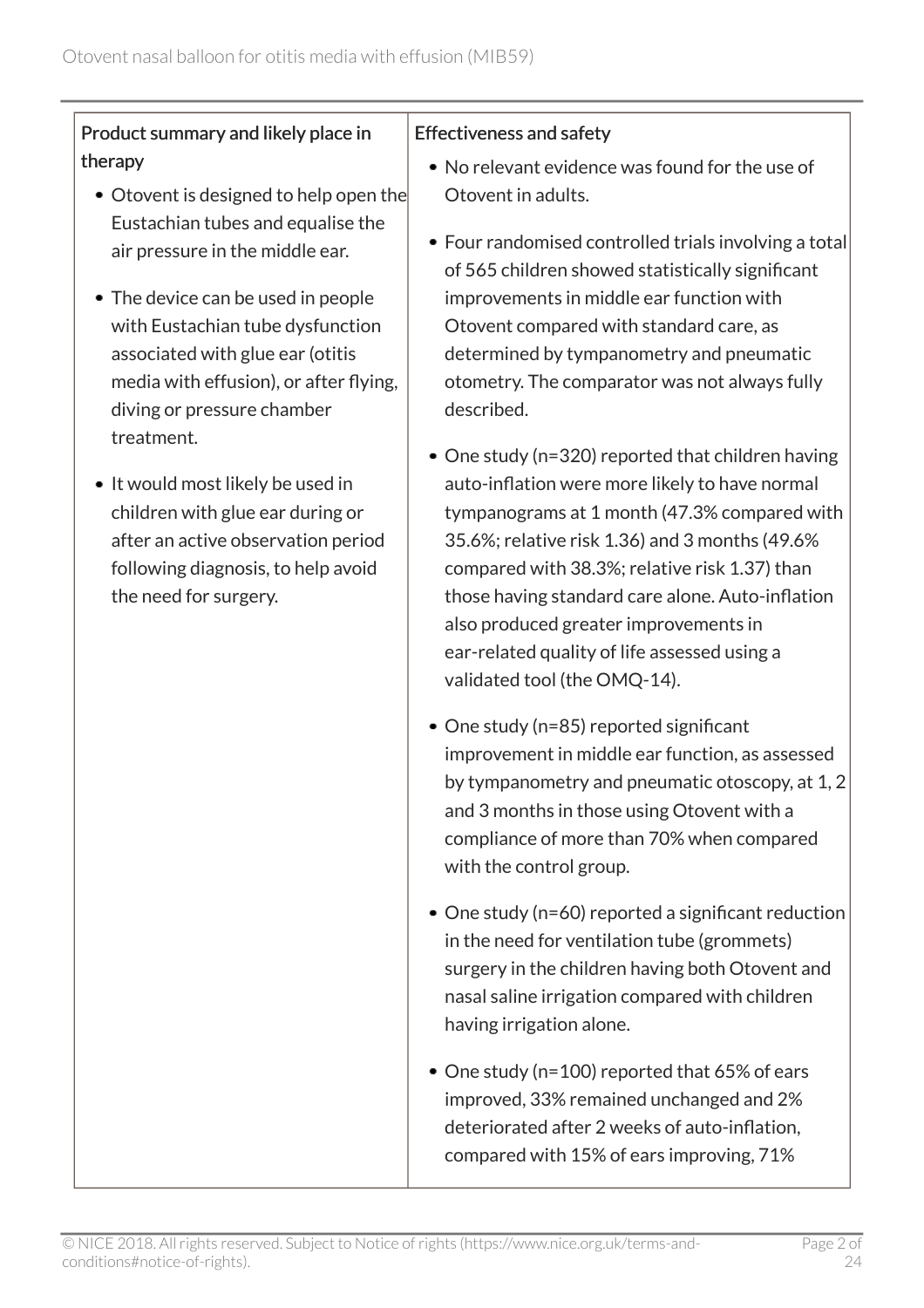|                                                                                                                                                     | remaining unchanged, and 14% deteriorating in<br>the control group.                                                                                                                         |
|-----------------------------------------------------------------------------------------------------------------------------------------------------|---------------------------------------------------------------------------------------------------------------------------------------------------------------------------------------------|
|                                                                                                                                                     | • No serious adverse effects associated with using<br>the balloon were reported.                                                                                                            |
| <b>Technical and patient factors</b>                                                                                                                | Cost and resource use                                                                                                                                                                       |
| • Otovent can be used at home by<br>children aged 3 years and over and<br>by adults. Young children should be<br>supervised by an adult during use. | • The Otovent kit, comprising a nose piece and<br>5 latex balloons, has a Drug Tariff cost for the NHS<br>of £4.90 (excluding VAT). The retail price is £7.84<br>(including VAT).           |
|                                                                                                                                                     | • Initial treatment is 3 inflations per day for each<br>affected nostril, and each balloon may be inflated<br>20 times before it needs replacing. Treatment<br>normally lasts 2 to 3 weeks. |

# Introduction

Otitis media with effusion, also known as glue ear, is a common childhood condition in which fluid builds up in the middle ear space causing discomfort and hearing loss. The condition may affect 1 (unilateral) or both (bilateral) ears. The cause of glue ear is unclear, but it may be related to narrow or blocked Eustachian tubes that connect the middle ear to the back of the throat. The Eustachian tubes equalise the air pressure in the middle ear, and drain fluid and mucus produced as a result of inflammation, infection or an allergic reaction from it. Previous infection, swollen adenoid glands, allergy or smoke irritation may all affect Eustachian tube function. When the drainage process does not work properly, the middle ear air pressure can become negative, causing fluid to build up, affecting the movement of the eardrum and the transduction of sound (conversion of a sound wave into an electrical signal), resulting in conductive hearing loss (NHS Choices 2015).

Children are more susceptible to problems with the middle ear because the Eustachian tube is narrower and more horizontal during childhood, so it does not drain as effectively as in adulthood. As the Eustachian tube develops with age, glue ear becomes much less common. It is estimated that 1 in 5 children around the age of 2 years will be affected by glue ear, and about 8 in every 10 children will have had glue ear at least once by the time they are 10 years old (NHS Choices 2015). The most common sign of glue ear is conductive hearing impairment with associated speech and language problems; less common symptoms include ear pain, sleeping problems, balance problems, and tinnitus. If glue ear is unilateral, these are normally minor problems, but prolonged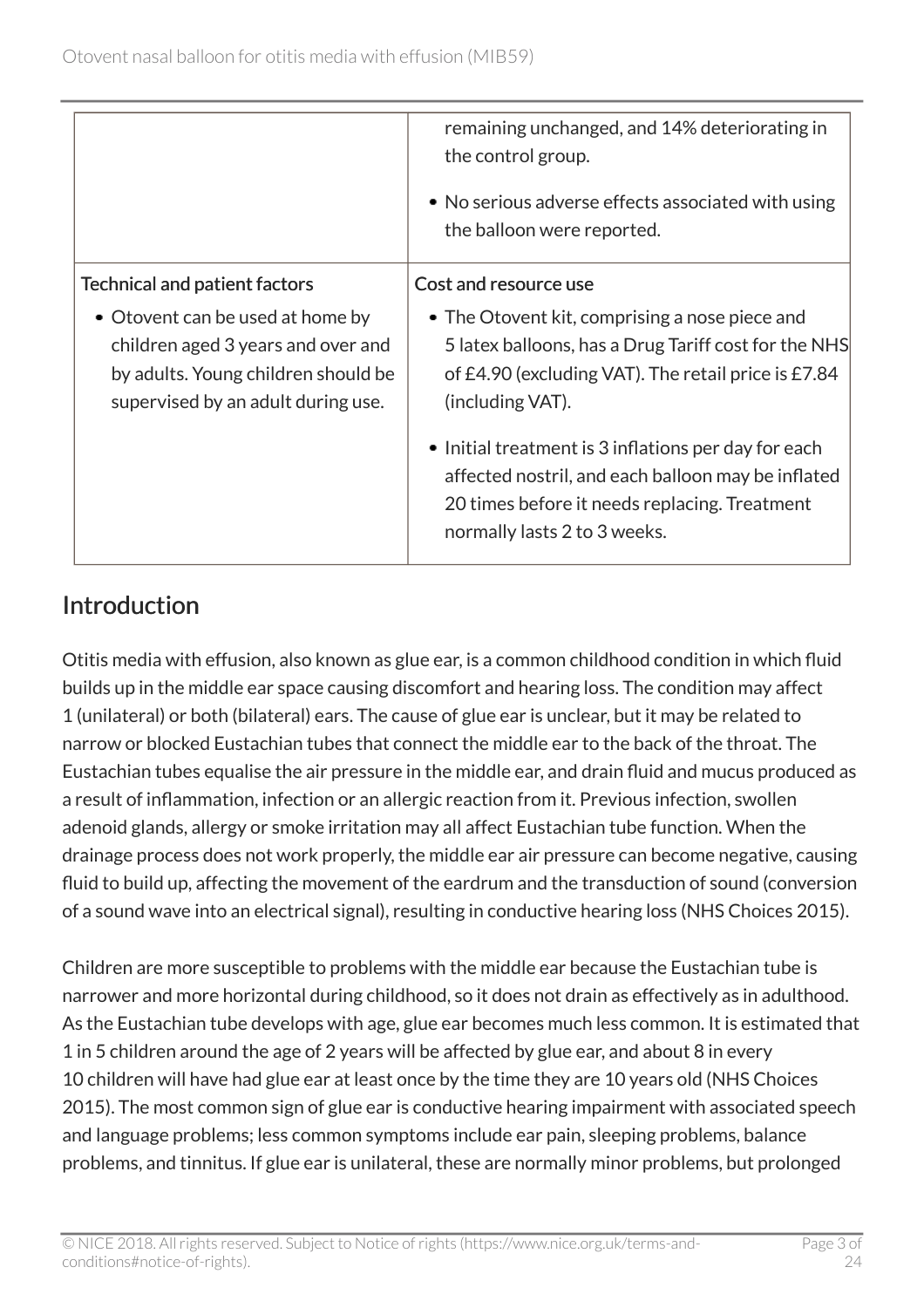bilateral glue ear with significant hearing loss can delay speech development, affect educational progress and, in rare cases, cause permanent damage to hearing. Glue ear does not normally need treatment because the condition improves by itself, usually within 3 months. For persistent cases, surgery may be indicated. This usually means surgical drainage of fluid from the middle ear (myringotomy), insertion of grommets, adenoidectomy and tonsillectomy, or a combination of these. Normalising the pressure in the ear may reduce the symptoms associated with glue ear and may reduce the need for surgery.

# Technology overview

This briefing describes the regulated use of the technology for the indication specified, in the setting described, and with any other specific equipment referred to. It is the responsibility of healthcare professionals to check the regulatory status of any intended use of the technology in other indications and settings.

### *About the technology*

### CE marking

Otovent is a Class 1 medical device. Abigo Medical AB received a CE mark for the device in 1998; the most recent renewal was in October 2015.

### **Description**

The Otovent kit consists of a nose piece and 5 latex balloons. Before use, a balloon is connected to the nose piece. The nose piece is placed against 1 nostril while the other nostril is held closed; nothing is inserted into the nasal cavity. The user inflates the balloon until it is the size of a grapefruit by blowing through their nose into the nose piece. The procedure, known as the Valsalva manoeuvre, is then repeated with the other nostril. The forced expiration against the closed airway leads to auto-inflation of the middle ear, increasing the pressure in the nasopharynx. This helps to open the Eustachian tube to equalise the air pressure and allow the fluid in the middle ear to drain naturally down the back of the throat. The user may feel increased pressure in the ear or hear a 'click' during the procedure. Symptoms of glue ear usually resolve with this treatment.

#### Setting and intended use

Otovent may be used in situations for people who cannot equalise air pressure in the middle ear, including those with glue ear. The technology can also be used for Eustachian tube dysfunction,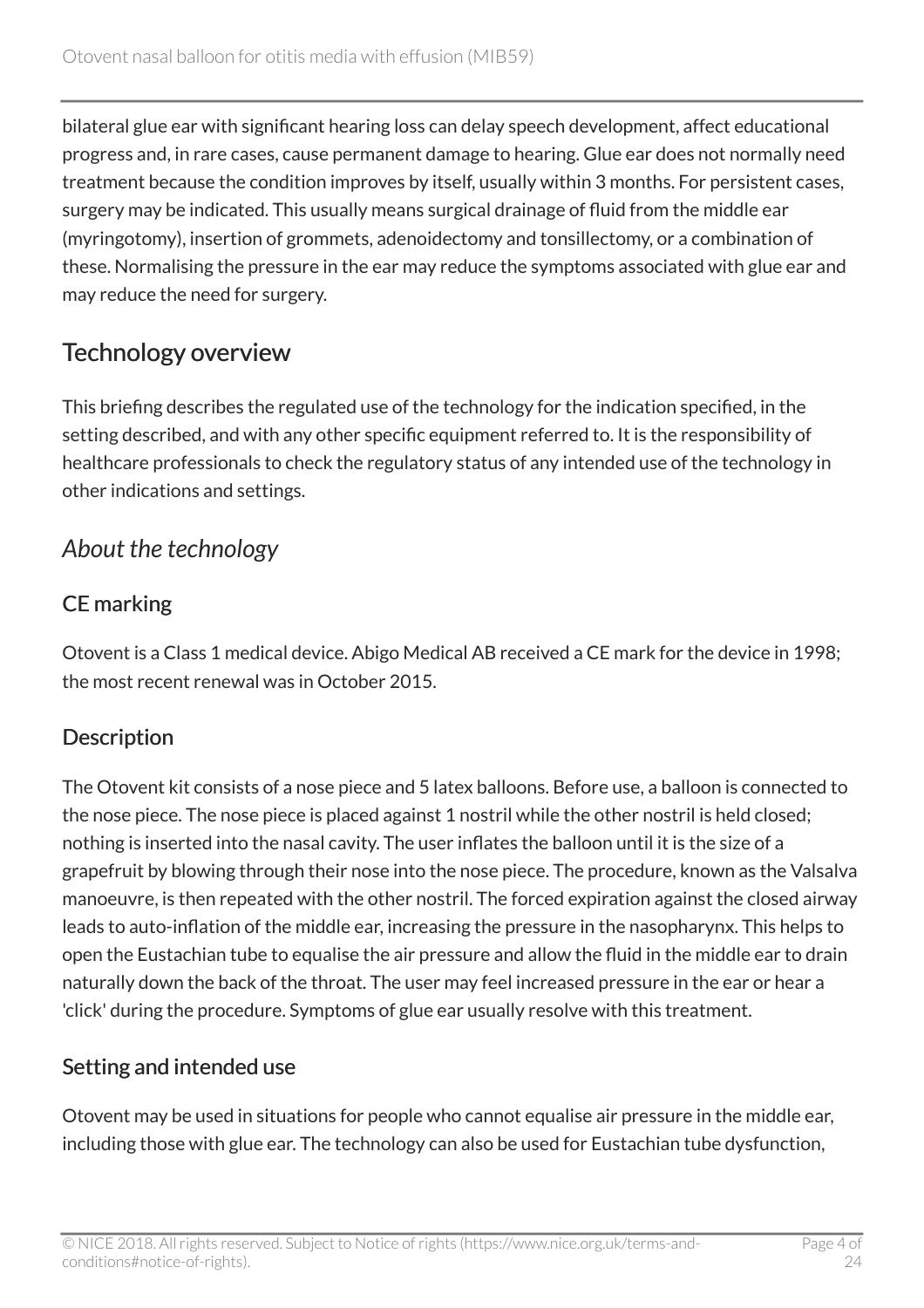which may follow an upper respiratory tract infection, an episode of acute otitis media, or air pressure changes associated with flying, diving or pressure chamber treatment.

Otovent may be used by children aged 3 years and over and by adults. It would be used on the advice of a clinician in either primary or secondary care; children would normally be taught how to use the device by a clinician, after which they can be treated at home under parental supervision.

#### Current NHS options

The first 3 months after diagnosis of glue ear is a period of active observation, because the condition usually resolves within this time. There is no medication available to shorten the length of time that the symptoms last. The NICE guideline on [otitis media with effusion in under 12s](http://www.nice.org.uk/guidance/cg60) recommends that advice on educational and behavioural strategies is offered during this period to reduce the effects of hearing loss. Auto-inflation may also be considered during this period for children who are likely to be able to carry out the procedure. After 3 months, children with persistent symptoms and significant hearing loss should be considered for surgery. Children with less severe hearing loss may also be considered for surgery if the effect of hearing loss on the child's developmental, social or educational status is significant. Surgery involves inserting a small ventilation tube (grommet) into the eardrum to maintain normal air pressure in the middle ear. The surgery is carried out under general anaesthetic and takes about 15 minutes. The grommet usually falls out about 6 to12 months after surgery as the eardrum starts to heal. If a child's adenoids are swollen, they can block the Eustachian tubes and may also be removed during grommet insertion surgery. Adenoidectomy is not recommended if upper respiratory tract symptoms are not persistent or frequent. Hearing aids should usually be offered as an option, or if surgery is contraindicated or not acceptable to parents or carers.

NICE is not aware of any other CE-marked devices that have a similar function to Otovent.

# *Costs and use of the technology*

The Otovent kit consists of a nose piece and 5 balloons, and costs the NHS £4.90 (Drug Tariff cost excluding VAT) when prescribed by a GP. It can also be bought at pharmacies and online at a recommended retail price of £7.84 (including VAT). The kit is supplied as a self-contained treatment and does not need any further consumables, maintenance or calibration.

The manufacturer recommends that people starting treatment with Otovent should use it at least 3 times a day with 1 inflation through each nostril on each occasion. After 1 week, it should be used at least twice a day. The normal duration of treatment is 2 to 3 weeks, after which a physician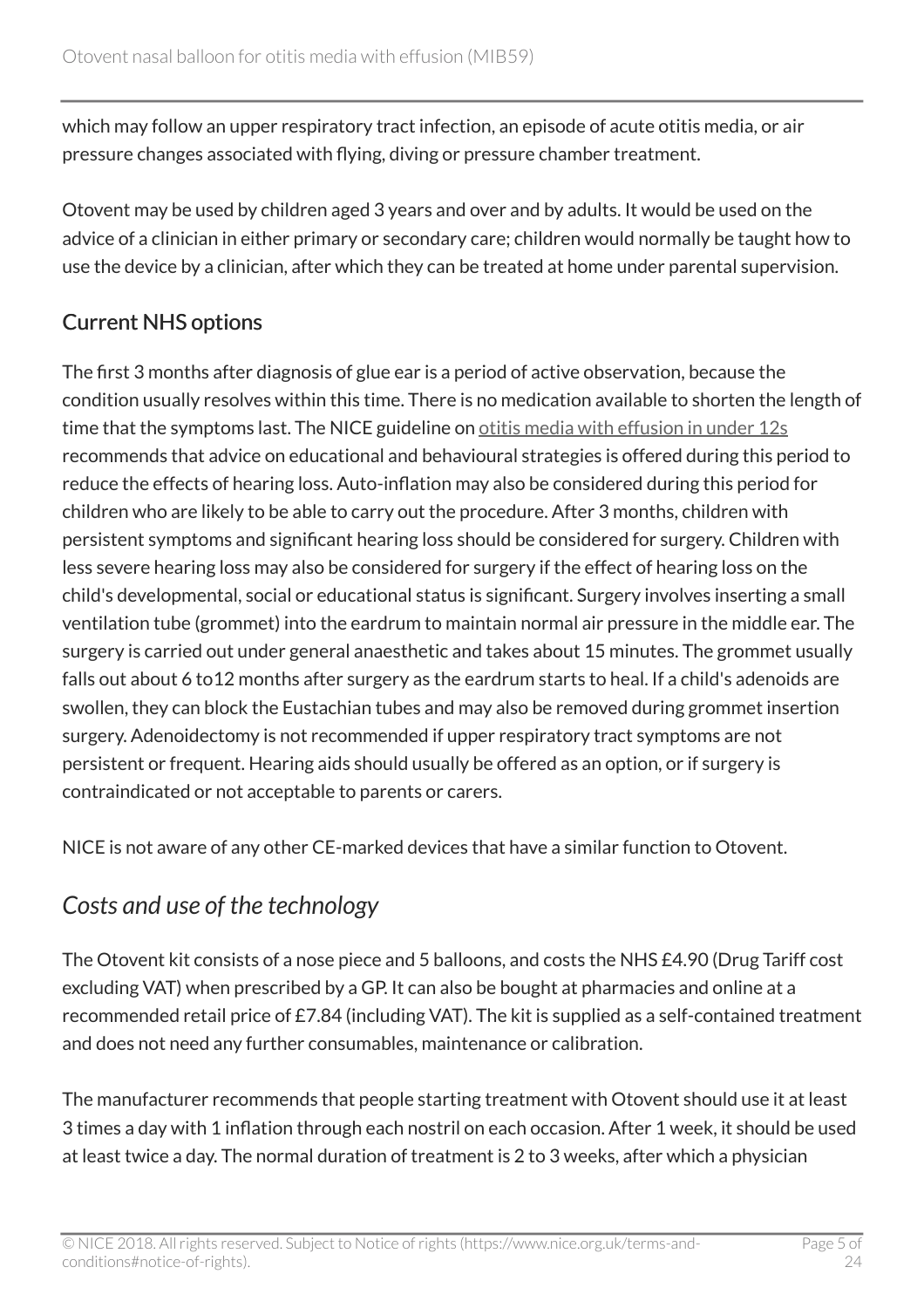should decide whether or not to continue the treatment. After each use, the nose piece should be cleaned with a mild detergent and rinsed with clean water. When not in use, the balloons should be protected from light, and may be kept with the nose piece in the box provided with each kit. Each balloon may be inflated a maximum of 20 times.

# *Likely place in therapy*

Otovent is designed as a first-line non-surgical, drug-free treatment option for glue ear during or after the period of active observation following diagnosis, to help avoid the need for surgery.

### *Specialist commentator comments*

All 3 specialist commentators noted that parents are interested in using this treatment. One commented that many parents are disheartened when told, in line with NICE guidance, to wait for 3 months before any intervention can be considered. They are keen to try this treatment during this period, particularly because it is a non-surgical option that does not need the high level of monitoring required for hearing aids. Two specialist commentators pointed out that Otovent can easily be incorporated into NHS clinics, along with information on the effectiveness and instruction on the method. Another commentator noted that if no clinician is available to show how to use it correctly, instructional videos are available on several internet sites.

One specialist commentator noted that, given the self-limiting nature of glue ear, they would normally not prescribe Otovent unless symptoms have been present for several weeks or are causing distress. They would be particularly likely to consider the device in cases severe enough to need referral for possible grommet insertion surgery. Another specialist commentator highlighted the issue of infection control, especially when the balloon has mucus blown into it, or if there is more than 1 child in the same family being treated, and noted the need for advice on cleaning and device allocation.

### *Equality considerations*

NICE is committed to promoting equality, eliminating unlawful discrimination and fostering good relations between people with particular protected characteristics and others. In producing guidance and advice, NICE aims to comply fully with all legal obligations to:

- promote race and disability equality and equality of opportunity between men and women
- eliminate unlawful discrimination on grounds of race, disability, age, sex, gender reassignment, marriage and civil partnership, pregnancy and maternity (including women post-delivery),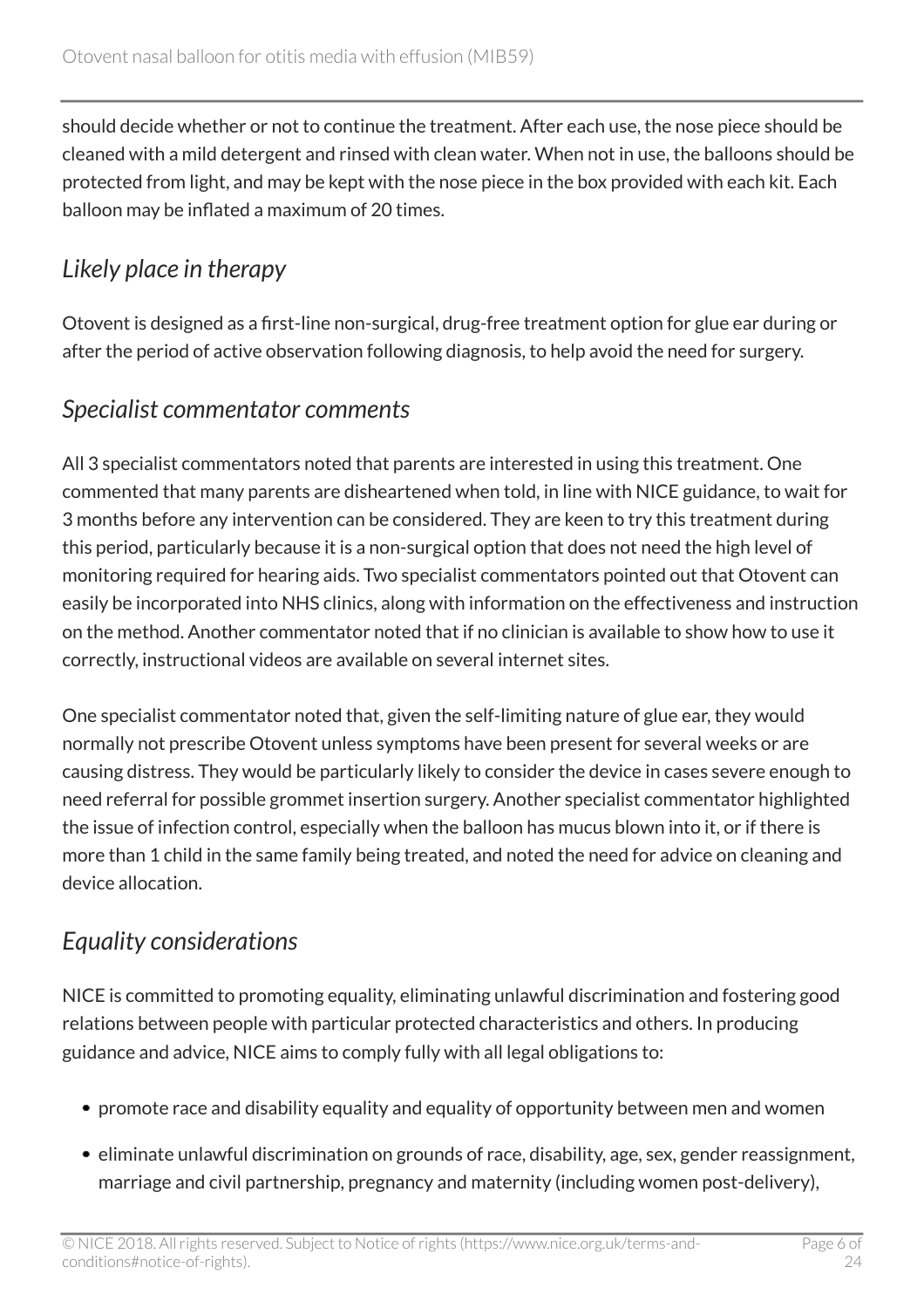sexual orientation, and religion or belief (these are protected characteristics under the Equality Act 2010).

Otitis media with effusion is a common childhood condition. Age is a protected characteristic, defined by the Equality Act (2010).

### Evidence review

### *Clinical and technical evidence*

#### Regulatory bodies

A search of the Medicines and Healthcare Products Regulatory Agency website revealed no manufacturer Field Safety Notices or Medical Device Alerts for this device. No reports of adverse events were identified from a search of the US Food and Drug Administration (FDA) database: Manufacturer and User Device Facility Experience (MAUDE).

#### Clinical evidence

A literature search found 124 citations (after removal of duplicates) and a relevant Cochrane review that reported on auto-inflation using Otovent. Studies were included in this briefing if they reported randomised control trials of Otovent in English.

The Cochrane review (Perera et al. 2013) selected randomised controlled trials that compared any form of auto-inflation (including Otovent and other treatments) with no auto-inflation (observation without treatment) in people with otitis media with effusion. Using pooled data from 8 selected trials, the Cochrane review concluded that auto-inflation, with the various methods used in the trials, seemed to have a beneficial effect on the resolution of otitis media with effusion, and could be considered as a treatment during the observation period.

Of the 8 trials identified in the Cochrane review, 4 used Otovent. One of these (De Nobili and Bellomo 2008) was excluded from this briefing because there was no English translation; the remaining 3 studies (Blanshard et al. 1993; Ercan et al. 2005; Stangerup et al. 1992) are included in this briefing, along with a more recent randomised controlled trial that was funded by the National Institute for Health Research Health Technology Assessment programme (Williamson et al. 2015).

The Williamson et al. (20[1](#page-11-0)5) study was set in 43 family practices in the UK (tables 1 and [2](#page-12-0)). Children aged 4 to 11 years with a recent history of ear symptoms and otitis media with effusion in 1 or both ears, confirmed by tympanometry, were allocated to have either auto-inflation using Otovent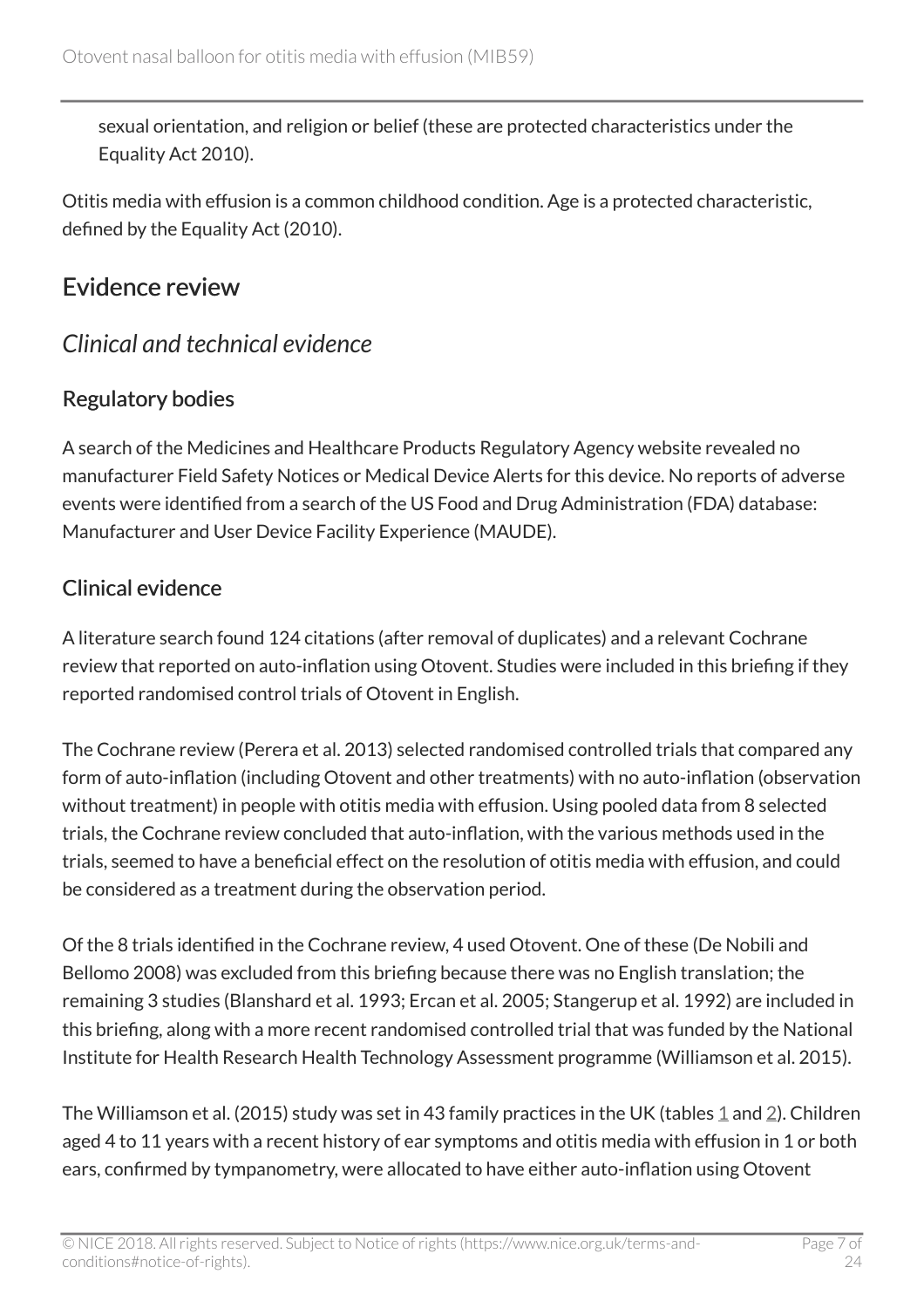3 times daily for 1 to 3 months plus standard care, or standard care alone. Details of standard care were not further described in the study. Clearance of middle-ear fluid at 1 and 3 months was assessed using tympanometry by experts masked to group allocation. Of the 320 children enrolled, those having auto-inflation were more likely to have normal tympanograms at 1 month than those having standard care alone (47.3% [62/131] versus 35.6% [47/132]; relative risk [RR] 1.36) and at 3 months (49.6% [62/125] versus 38.3% [46/120]; RR 1.37). Auto-inflation also produced greater improvements in ear-related quality of life assessed by a validated tool (the OMQ-14, a 14-point questionnaire on the effect of otitis media with effusion). Compliance with Otovent treatment (use of the device 'most' or 'all of the time') was 89% at 1 month and 80% at 3 months. Adverse events were mild, infrequent and comparable between groups.

The Blanshard et al. (1993) trial enrolled 85 children aged between 3 and 10 years, who had chronic otitis media with effusion in both ears and were on the waiting list for grommet insertion surgery at a UK children's hospital (tables  $\frac{3}{2}$  $\frac{3}{2}$  $\frac{3}{2}$  and  $\frac{4}{2}$ ). After randomisation, 2 children were excluded from the analysis, leaving 42 children in the intervention group and 41 in the observation group. Those in the intervention group were given Otovent to use 3 times a day for the duration of the study, and children in both intervention and observation groups were then seen at monthly intervals for 3 months for pneumatic otoscopy and tympanometry. For the analysis, the treatment group was split into a high compliance group (greater than 70% compliance; n=19) and a low compliance group (less than 70% compliance; n=23). Compliance was measured as the number of times a child used the device as a percentage of the maximum possible. Statistically significant improvements, in both tympanometry and pneumatic otoscopy, were seen at 1, 2 and 3 months in those using Otovent in the subgroup with greater than 70% compliance when compared with the observation group. No statistically significant differences were seen between the low (less than 70%) compliance group and the observation group. No adverse treatment effects were seen.

The Ercan et al. (2005) study aimed to evaluate the longer-term effects of auto-inflation using the Otovent device on the need for surgical implantation of grommets (tables  $\frac{5}{2}$  $\frac{5}{2}$  $\frac{5}{2}$  and  $\frac{6}{2}$ ). The trial enrolled 60 children aged from 4 to 10 years with chronic otitis media with effusion in at least 1 ear (93 ears in total). The children were randomly divided into intervention and control groups using the total number of affected ears. The intervention group had auto-inflation 3 times a day for 6 weeks with nasal saline irrigation, and the control group had nasal saline irrigation alone for 6 weeks. Compared with the control group, the auto-inflation group showed a statistically significantly lower need for ventilation tubes (grommets) than the control group at 3 months  $(p=0.017)$ , 6 months (p=0.040), and 9 months (p=0.015). Except for at the third month, the auto-inflation group showed statistically significantly higher recovery rates from effusion than the control group.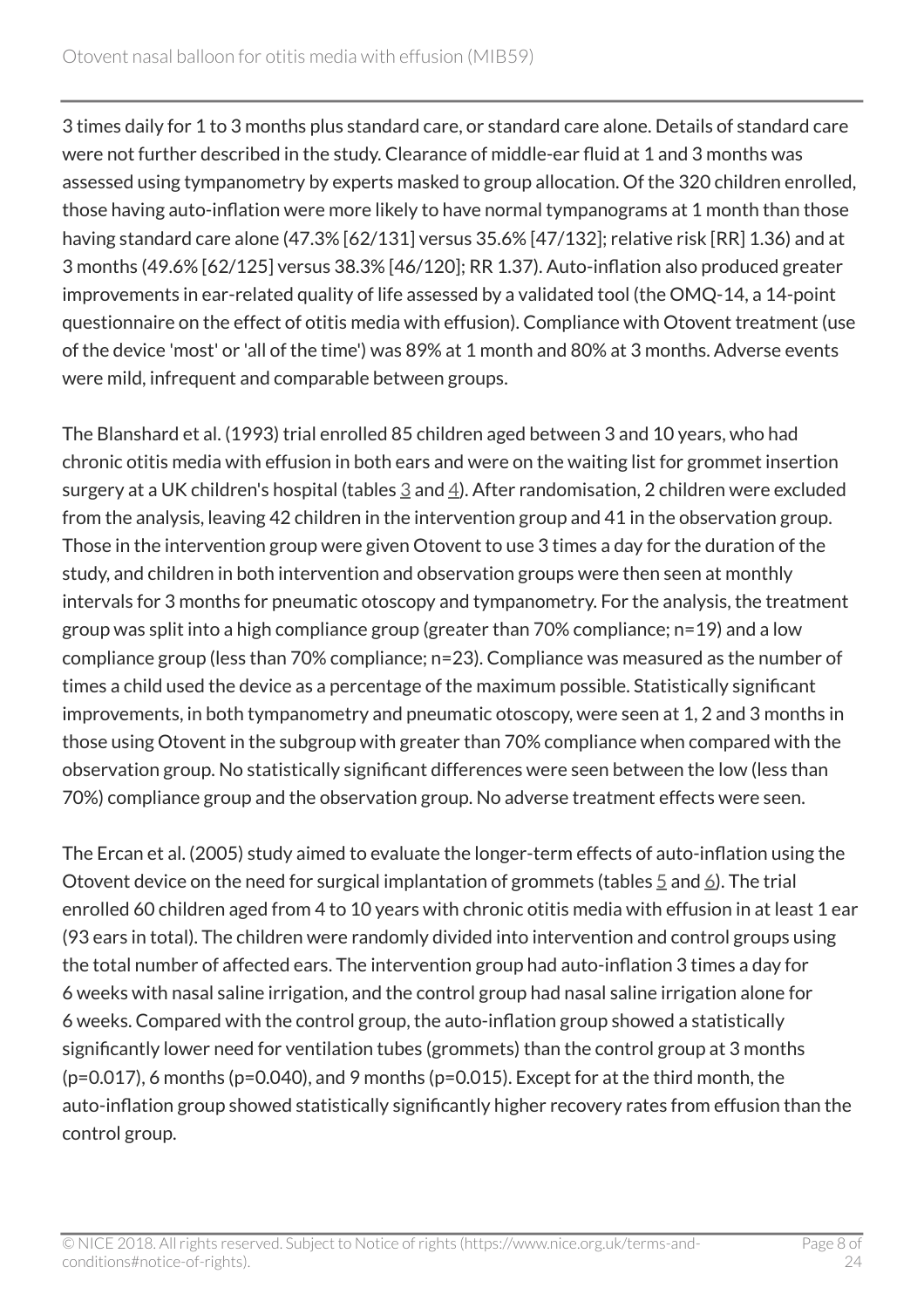The Stangerup et al. (1992) study was done to evaluate the effect of Otovent as a treatment for secretory otitis media (tables  $\mathbb Z$  and  $\mathbb B$ ). One hundred children recruited from an ear, nose and throat hospital in Denmark were consecutively randomised to treatment and control groups and results were reported by ears (124 in total). The children were aged between 3 and 10 years and were entered into the study after having had secretory otitis media in 1 or both ears for at least 3 months, as verified by tympanometry. Tympanometry was repeated at 2 weeks and at 1, 2, and 3 months. After 2 weeks of auto-inflation, 33 ears (65%) improved, 17 (33%) remained unchanged and 1 (2%) deteriorated. In the control group, 15% of ears improved, 71% remained unchanged, and 14% deteriorated (p<0.001). The children in the auto-inflation group who still had type C2 tympanograms after 2 weeks were asked to continue using Otovent for at least a further 2 weeks. After further treatment of 27 ears, 7 (26%) improved and 20 (74%) remained unchanged. In the control group (55 ears), 14 ears (26%) improved, 33 (60%) remained unchanged and 8 (14%) deteriorated. No statistically significant differences were shown after 2 or 3 months.

#### Recent and ongoing studies

No ongoing or in-development trials on Otovent nasal balloon for otitis media with effusion were identified.

#### *Costs and resource consequences*

According to NHS reference costs 2013–2014, NHS trusts and NHS foundation trusts in England did an annual total of 22,809 operations for the insertion of grommets, at an average cost of £802 per operation (Department of Health 2015). Introducing treatment with Otovent during the initial period of observation does not involve increased costs of monitoring above the cost of the device. Otovent might reduce costs by reducing the need for surgical intervention.

In England in 2014, 10,088 Otovent devices were dispensed at a net ingredient cost of £49,431 (Health and Social Care Information Centre 2015).

No changes would be needed in the organisation or delivery of current services and no other facilities or technologies would be needed.

### *Strengths and limitations of the evidence*

The evidence included in this briefing is drawn from randomised controlled trials, the preferred study design when comparing treatments. The Cochrane review on auto-inflation concluded that although pooled estimates of its effect favoured the treatment, there was no statistically significant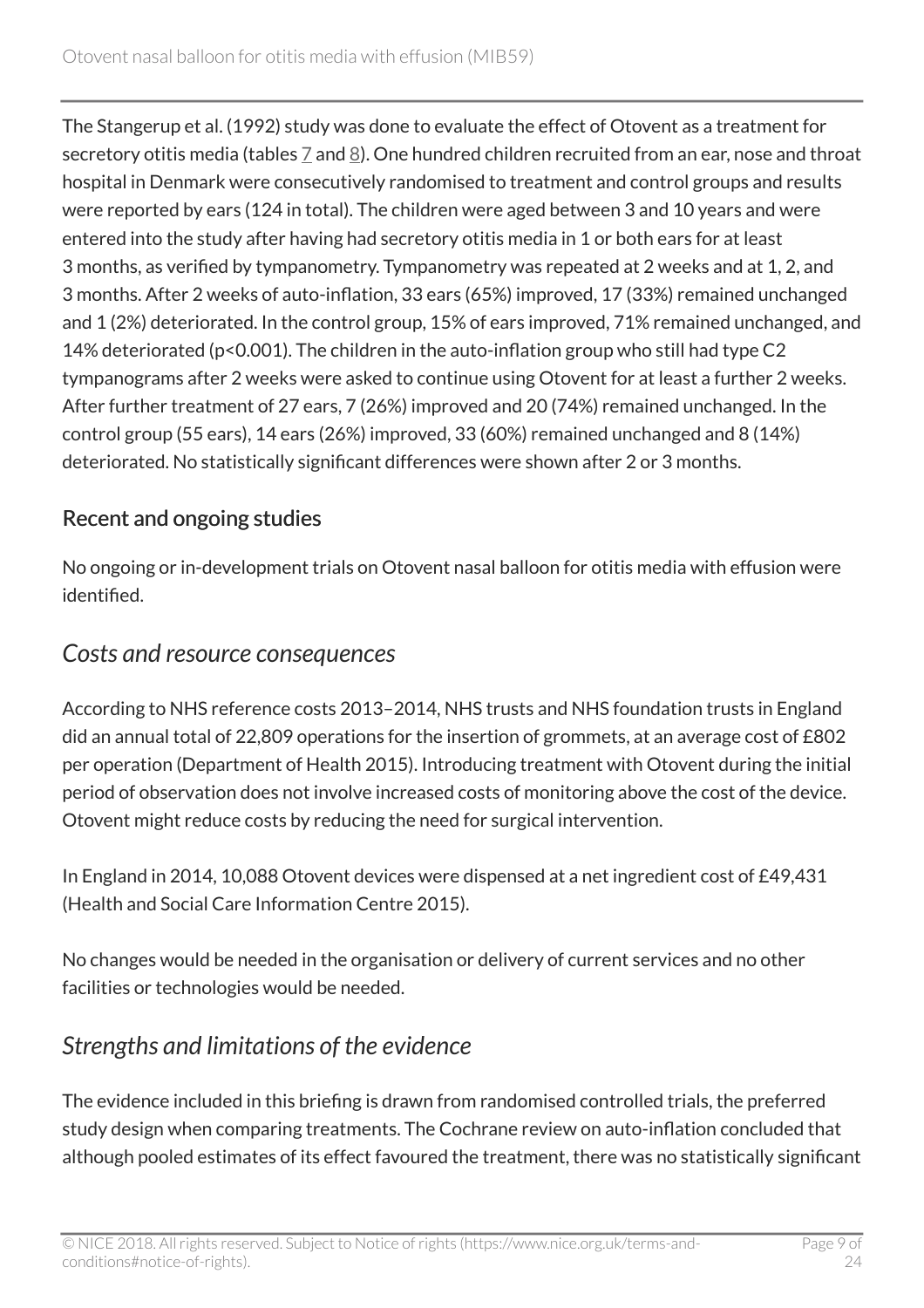effect on middle ear function as measured by tympanometry. The review deemed none of the included studies to be of high quality; all of the studies were relatively small, had limited treatment duration and short follow-up periods. Of the studies included in the Cochrane review that used Otovent as the intervention, only Ercan (2005) assessed the effect on the need for surgery in the longer term. Although Otovent is intended for use in adults as well as children, no studies were found that assessed its effectiveness in adults.

The Williamson et al. study (2015) enrolled more children and was of a higher quality than the studies included in the Cochrane review, with a reduced risk of bias. The study was an economic assessment of treatment options during the 3-month observation period, and did not follow up participants to consider the long-term cost-effectiveness implications associated with any eventual grommet insertion surgery.

Using the Cochrane Collaboration 'risk of bias' tool, the risk from generation of the randomised sequence was rated as low in the Blanshard et al. (1993) and Williamson et al. (2015) studies, and unclear in the Stangerup et al. (1992) and Ercan et al. (2005) studies. The risk from failing to conceal the treatment allocation was unclear in all studies except Williamson et al. (2015) where it was rated as low. The risk from comparability of groups pre-test was rated as unclear in all the studies except Stangerup et al. (1992) where it was rated as low. The risk from failing to blind the outcome assessment was rated as unclear in all studies. The risk from incomplete outcome data was rated as low in all studies except Stangerup et al. (1992), for which it was rated as high due to 42% attrition in the intervention arm and 67% attrition in the control arm. The risk from selective reporting was rated as low in all of the studies. For the studies included in the Cochrane review (Blanshard et al.1993; Ercan et al. 2005; Stangerup et al. 1992), the review authors assessed the risk of bias, and the same methodology was applied by the External Assessment Centre to assess the Williamson et al. (2015) study.

### Relevance to NICE guidance programmes

NICE has issued the following guidance:

[Otitis media with effusion in under 12s: surgery](http://www.nice.org.uk/guidance/cg60) (2008) NICE guideline CG60

# References

Blanshard JD, Maw AR, Bawden R (1993) [Conservative treatment of otitis media with effusion by](http://onlinelibrary.wiley.com/doi/10.1111/j.1365-2273.1993.tb00827.x/abstract) [autoinflation of the middle ear](http://onlinelibrary.wiley.com/doi/10.1111/j.1365-2273.1993.tb00827.x/abstract). Clinical Otolaryngology 18: 188–92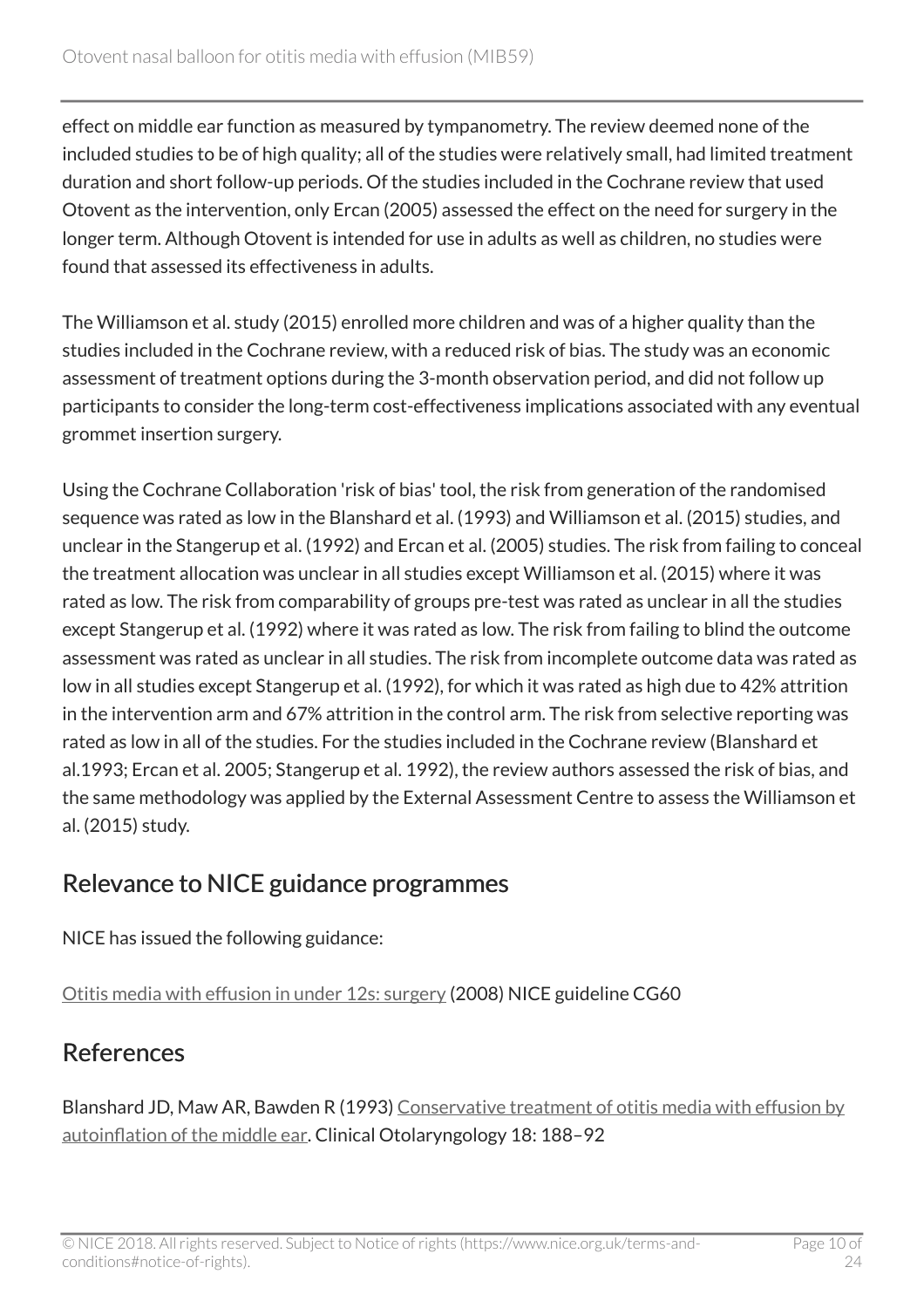De Nobili E, Bellomo A (2008) Comparative evaluation of efficacy of crenotherapeutic Politzer with sulphurous water versus crenotherapeutic Politzer and autoinflation (Otovent) in patients with tubaric dysfunction and secretory otitis media. Medicina Clinica e Termale 20: 30–4

Department of Health (2015) [NHS reference costs 2013–2014](https://www.gov.uk/government/publications/nhs-reference-costs-2013-to-2014) [online; accessed 1 December 2015]

Ercan I, Omur B, Kayaoglu S et al. (2005) [Long term effect of auto-inflation in the treatment of otitis](http://www.kbb-forum.net/journal/text.php3?id=117) [media with effusion.](http://www.kbb-forum.net/journal/text.php3?id=117) Kulak Burun Bogaz Ihtisas Dergisi Forum 4: 166–70

Health and Social Care Information Centre (2015) [Prescription Cost Analysis, England – 2014](http://www.hscic.gov.uk/searchcatalogue?productid=17711&q=title%3a%22Prescription+Cost+Analysis%2c+England%22+!quarterly&sort=Relevance&size=10&page=1#top) [online; accessed 4 February 2016]

NHS Choices (2015) [Glue ear](http://www.nhs.uk/Conditions/Glue-ear/Pages/Introduction.aspx) [online; accessed 1 December 2015]

Perera R, Glasziou PP, Heneghan CJ et al. (2013) [Autoinflation for hearing loss associated with](http://onlinelibrary.wiley.com/doi/10.1002/14651858.CD006285.pub2/abstract) [otitis media with effusion](http://onlinelibrary.wiley.com/doi/10.1002/14651858.CD006285.pub2/abstract). Cochrane Database of Systematic Reviews, Issue 5: CD006285

Stangerup SE, Sederberg-Olsen J, Balle V (1992) [Autoinflation as a treatment of secretory otitis](http://archotol.jamanetwork.com/article.aspx?articleid=620393) [media. A randomized controlled study](http://archotol.jamanetwork.com/article.aspx?articleid=620393). Archives of Otolaryngology – Head & Neck Surgery 118: 149–52

Williamson I, Vennik J, Harnden A et al. (2015) [An open randomised study of autoinflation in 4- to](http://www.ncbi.nlm.nih.gov/pubmed/26377389) [11-year-old school children with otitis media with effusion in primary care](http://www.ncbi.nlm.nih.gov/pubmed/26377389). Health Technology Assessment 19 (72)

### Appendix

*Contents*

#### Data tables

[Table 1](#page-11-0): Overview of the Williamson et al. (2015) study

[Table 2](#page-12-0): Summary of results of the Williamson et al. (2015) study

[Table 3](#page-13-0): Overview of the Blanshard et al. (1993) study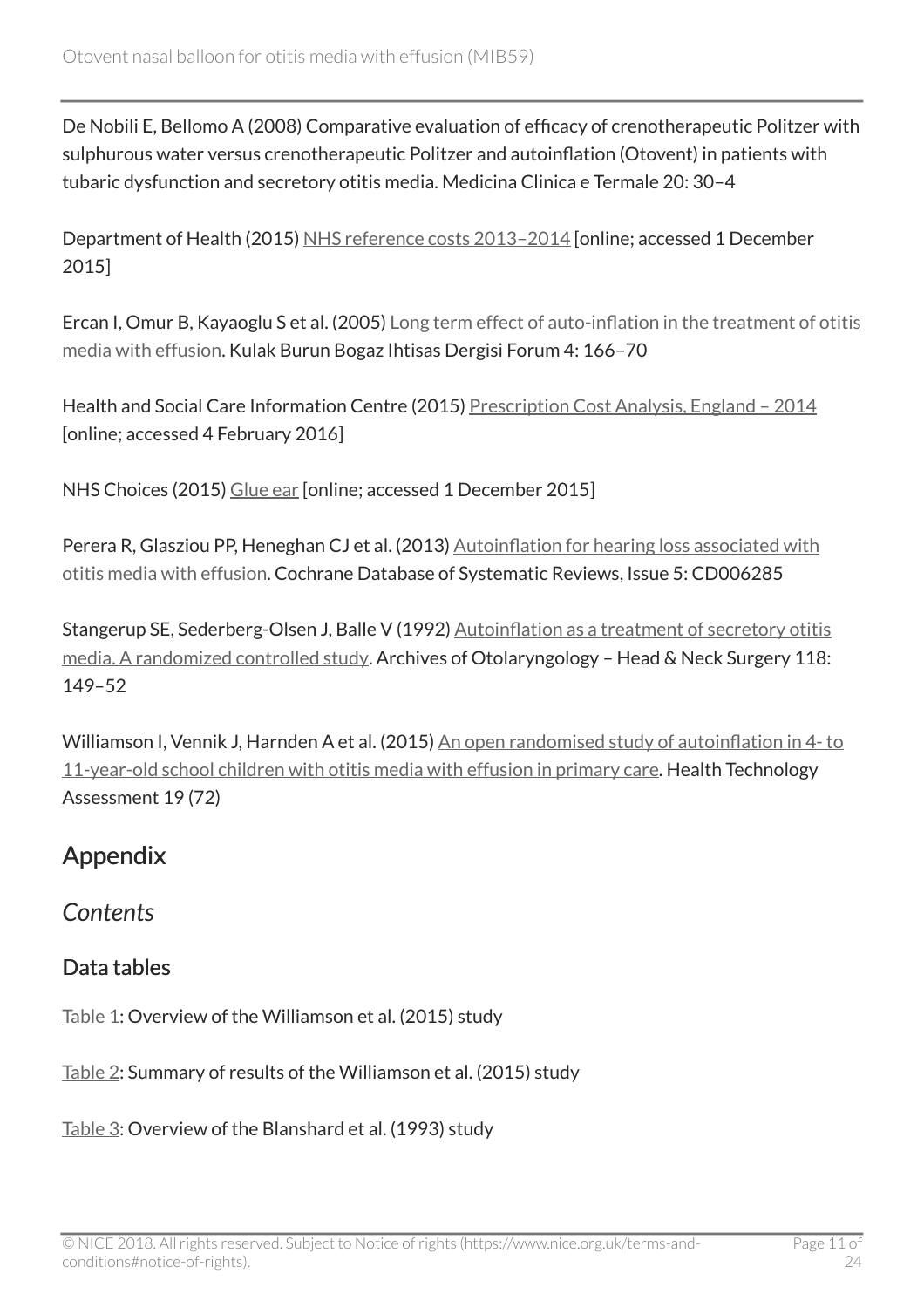#### [Table 4](#page-14-0): Summary of results of the Blanshard et al. (1993) study

[Table 5](#page-16-0): Overview of the Ercan et al. (2005) study

[Table 6](#page-17-0): Summary of results of the Ercan et al. (2005) study

[Table 7](#page-17-1): Overview of the Stangerup et al. (1992) study

[Table 8](#page-18-0): Summary of results of the Stangerup et al. (1992) study

#### <span id="page-11-0"></span>Table 1: Overview of the Williamson et al. (2015) study

| Study<br>component                  | Description                                                                                                                                                                                                                                                                                                                                                                                                                                                                                                                                                |
|-------------------------------------|------------------------------------------------------------------------------------------------------------------------------------------------------------------------------------------------------------------------------------------------------------------------------------------------------------------------------------------------------------------------------------------------------------------------------------------------------------------------------------------------------------------------------------------------------------|
| Objectives/<br>hypotheses           | To study the efficacy of nasal balloon auto-inflation in children with otitis media<br>with effusion in primary care.                                                                                                                                                                                                                                                                                                                                                                                                                                      |
| Study<br>design                     | Open randomised controlled trial with 2 arms: auto-inflation with standard care,<br>and standard care alone. Standard care was not described further.                                                                                                                                                                                                                                                                                                                                                                                                      |
| Setting                             | 43 family practices from 17 primary care trusts in the UK between January 2012<br>and February 2013.                                                                                                                                                                                                                                                                                                                                                                                                                                                       |
| Inclusion/<br>exclusion<br>criteria | Children were eligible for inclusion if they were attending school and aged 4 to<br>11 years; had a history of hearing loss or other relevant ear-related problems in<br>the past 3 months; and had objective otoscopic and tympanometric confirmation<br>of otitis media with effusion in at least 1 ear.<br>Children were excluded if they had current clinical features of acute otitis media<br>(such as ear pain, fever or otoscopic features of acute inflammation); recent or<br>planned ear surgery; a known latex allergy; or a recent nosebleed. |
| Primary<br>outcomes                 | The difference between the intervention and control groups in the proportion of<br>children showing definite tympanometric resolution of pressure in at least<br>1 affected ear at 1 month.                                                                                                                                                                                                                                                                                                                                                                |
| Secondary<br>outcome                | Ear related quality of life using OMQ-14.                                                                                                                                                                                                                                                                                                                                                                                                                                                                                                                  |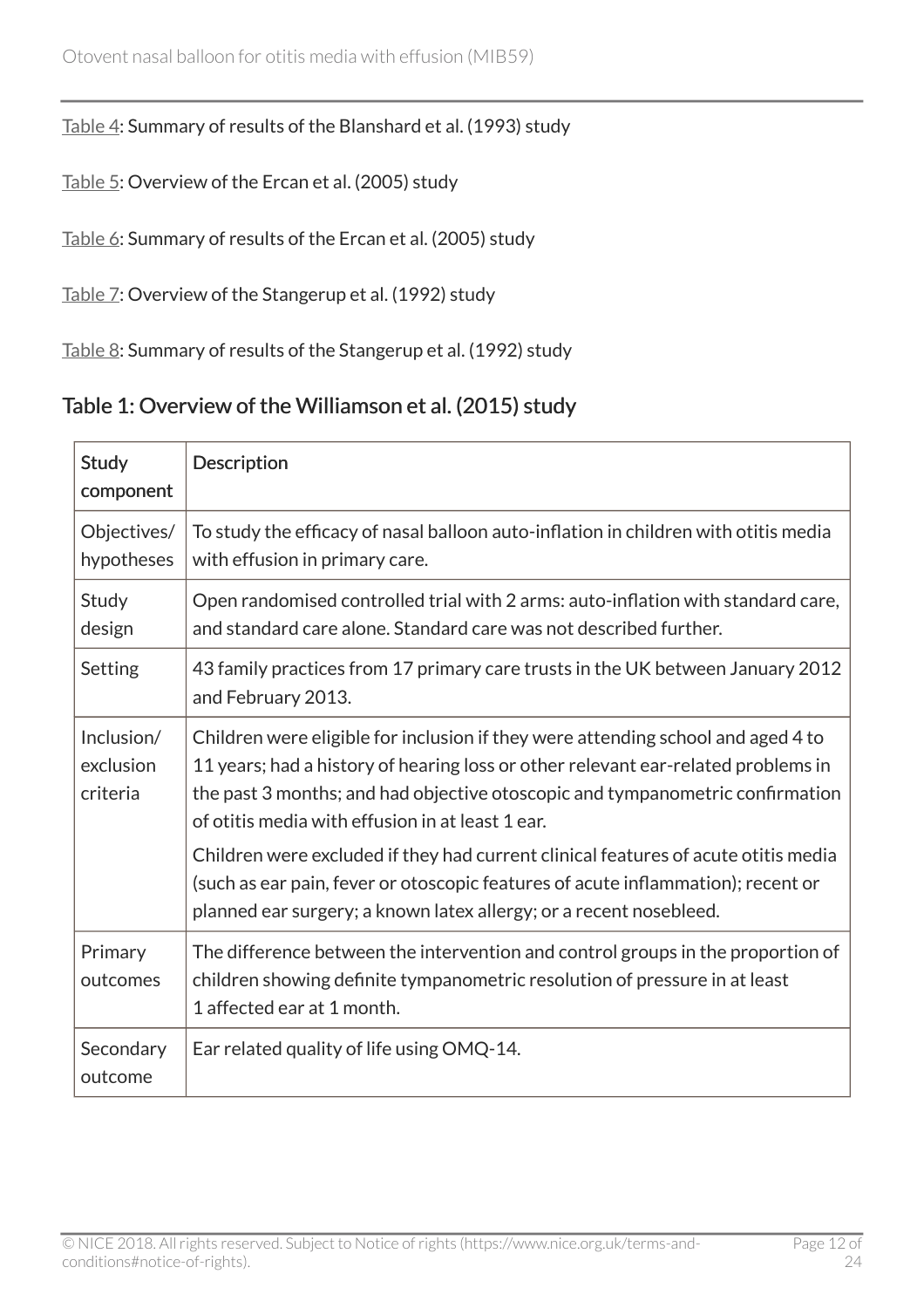| Statistical<br>methods                                                                                                                                                                                                                                  | Modified intention to treat analysis. The relative effect of auto-inflation on the<br>primary outcome at 1 month and at 3 months was estimated using a generalised<br>linear model for binary data with log-link function, and adjusted for baseline<br>covariates (tympanometric baseline severity, age, sex and primary care trust). |  |
|---------------------------------------------------------------------------------------------------------------------------------------------------------------------------------------------------------------------------------------------------------|----------------------------------------------------------------------------------------------------------------------------------------------------------------------------------------------------------------------------------------------------------------------------------------------------------------------------------------|--|
| <b>Patients</b><br>included                                                                                                                                                                                                                             | 320 school children aged 4 to 11 years with glue ear in at least 1 ear.                                                                                                                                                                                                                                                                |  |
| <b>Results</b>                                                                                                                                                                                                                                          | Of the 320 children enrolled, those having auto-inflation were more likely than<br>controls to have normal tympanograms at 1 month and at 3 months.                                                                                                                                                                                    |  |
| <b>Conclusions</b><br>Auto-inflation in children aged 4 to 11 years with otitis media with effusion is<br>feasible in primary care and effective both in clearing effusions and improving<br>symptoms and ear-related child and parent quality of life. |                                                                                                                                                                                                                                                                                                                                        |  |
|                                                                                                                                                                                                                                                         | Abbreviations: OMQ-14, 14-point questionnaire on the effect of otitis media with effusion.                                                                                                                                                                                                                                             |  |

### <span id="page-12-0"></span>Table 2 Summary of results from the Williamson et al. (2015) study

|                                                                                 | Otovent plus<br>standard care              | <b>Standard</b><br>care                  | <b>Analysis</b>                                                                                                                                                      |
|---------------------------------------------------------------------------------|--------------------------------------------|------------------------------------------|----------------------------------------------------------------------------------------------------------------------------------------------------------------------|
| Number of<br>children                                                           | 160                                        | 160                                      |                                                                                                                                                                      |
| Primary outcome:                                                                |                                            |                                          |                                                                                                                                                                      |
| Tympanometric<br>resolution at 1 and<br>3 months<br>(percentage of<br>children) | 1 month:<br>47.3% (62/<br>131)             | 1 month:<br>35.6% (47/<br>132)           | 1 month: RR 1.36; 95% CI 0.99 to 1.88;<br>$p=0.06$                                                                                                                   |
|                                                                                 | 3 months:<br>49.6% (62/<br>125)            | 3 months:<br>38.3% (46/<br>120)          | 3 months: RR 1.37; 95% CI 1.03 to 1.83;<br>$p = 0.03$                                                                                                                |
| Secondary outcome:                                                              |                                            |                                          |                                                                                                                                                                      |
| Ear-related quality<br>of life (OMQ-14<br>score; mean±SD)                       | Baseline:<br>$-0.07 \pm 1.00$<br>(153/160) | Baseline:<br>$-0.04\pm0.95$<br>(153/160) | Adjusted between-group difference in<br>change from baseline in OMQ-14 score (an<br>ear-specific quality of life measure) $-0.42$ ;<br>95% CI-0.63 to -0.22; p<0.001 |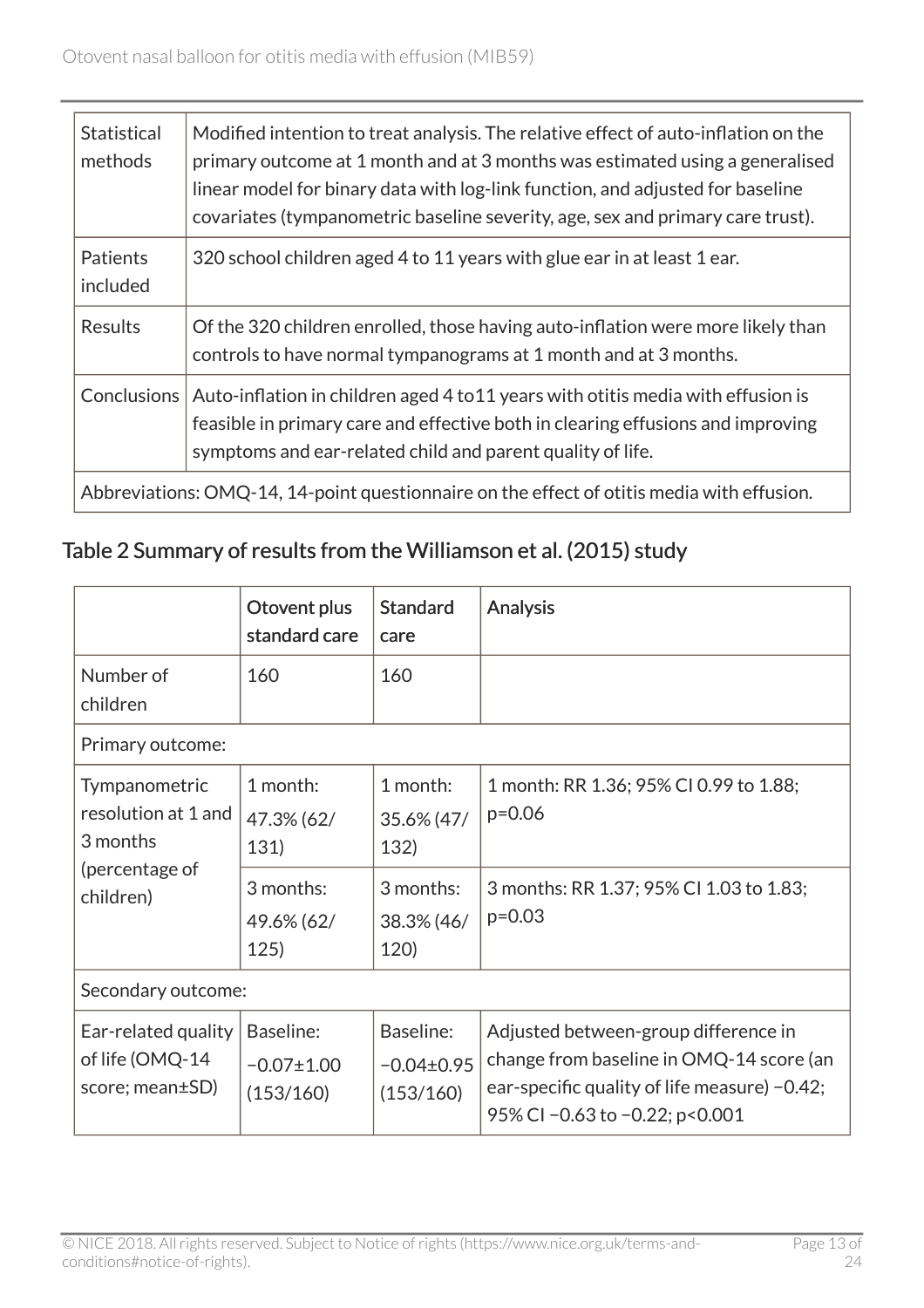$\overline{\phantom{0}}$ 

|                                                 | 3 months:<br>$-0.70 \pm 1.01$<br>(127/160)  | 3 months:<br>$-0.37 \pm 1.06$<br>(121/160)  |                |
|-------------------------------------------------|---------------------------------------------|---------------------------------------------|----------------|
| Compliance                                      | 1 month: 89%<br>3 months: 80%               | <b>Not</b><br>applicable                    | Not applicable |
| Patients reporting<br>serious adverse<br>events | No serious<br>adverse<br>events<br>reported | No serious<br>adverse<br>events<br>reported | Not applicable |

Abbreviations: CI, confidence interval; OMQ-14, 14-point questionnaire on the effect of otitis media with effusion; RR, relative risk; SD, standard deviation.

#### <span id="page-13-0"></span>Table 3 Overview of the Blanshard et al. (1993) study

| Study<br>component                  | <b>Description</b>                                                                                                                                                                                                                                                                                                                |
|-------------------------------------|-----------------------------------------------------------------------------------------------------------------------------------------------------------------------------------------------------------------------------------------------------------------------------------------------------------------------------------|
| Objectives/<br>hypotheses           | To assess the effects of using Otovent on children on the waiting list for grommet<br>insertion.                                                                                                                                                                                                                                  |
| Study<br>design                     | Randomised controlled trial with 2 arms; auto-inflation group and observation<br>group.                                                                                                                                                                                                                                           |
| Setting                             | Bristol Children's Hospital, UK from July to December 1991, with final follow-up<br>in March 1992.                                                                                                                                                                                                                                |
| Inclusion/<br>exclusion<br>criteria | Children were eligible for inclusion if they were aged 3 to 10 years with<br>confirmed bilateral type B or C2 tympanograms on 2 occasions separated by at<br>least 3 months.<br>Children were excluded if they had previously been treated by adenoidectomy or<br>tonsillectomy or had chromosomal or craniofacial abnormalities. |
| Primary<br>outcomes                 | Improvement in tympanometric findings defined as the number of ears<br>converting from type B or C2 to type A or C1. Type A is classed as normal.<br>Clearance of fluid on pneumatic otoscopy.                                                                                                                                    |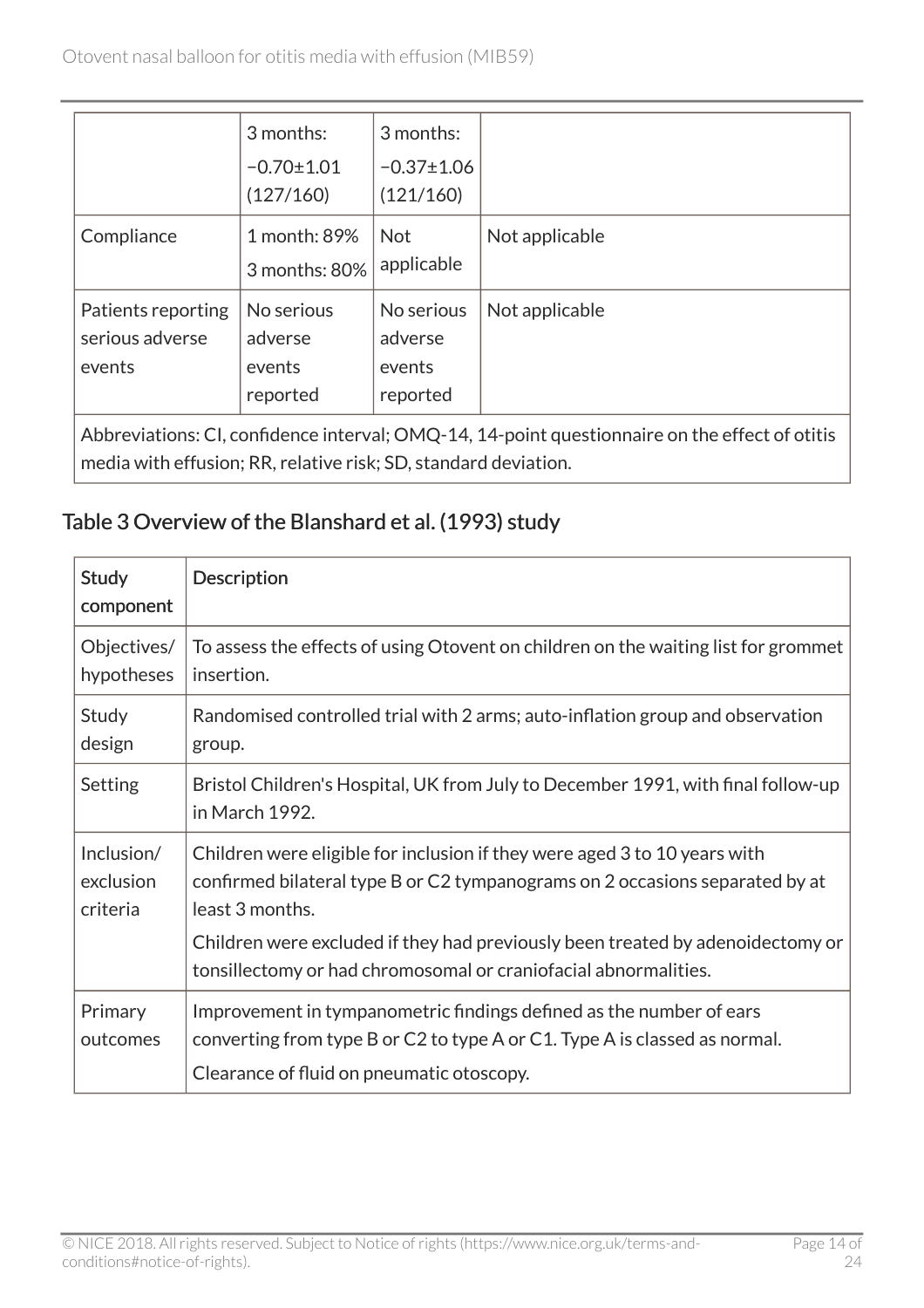| <b>Statistical</b><br>methods | The tympanometric results were analysed using the Mann-Witney rank sum<br>test. The otoscopy results were analysed using the Chi-square test.                                                               |
|-------------------------------|-------------------------------------------------------------------------------------------------------------------------------------------------------------------------------------------------------------|
|                               | Compliance was measured as the number of times the device was used as a<br>percentage of the maximum possible.                                                                                              |
|                               | For analysis, the children in the treatment group were split into a high<br>compliance group (compliance greater than $70\%$ ; $n=19$ ) and a low compliance<br>group (compliance less than $70\%$ ; n=23). |
|                               | Results were also analysed on an intention-to-treat basis.                                                                                                                                                  |
| <b>Patients</b><br>included   | A consecutive series of 85 children meeting the selection criteria was selected<br>from the waiting list for grommet insertion surgery.                                                                     |
| Results                       | Statistically significant improvement was seen in the high compliance group. This<br>was detected on the outcome measures of tympanometry and pneumatic<br>otoscopy after 1, 2 and 3 months.                |
| Conclusions                   | Auto-inflation can be an effective short-term treatment for children with OME<br>when used regularly under supervision.                                                                                     |
|                               | Abbreviations: OME, otitis media with effusion.                                                                                                                                                             |

### <span id="page-14-0"></span>Table 4 Summary of results from the Blanshard et al. (1993) study

|                    | Otovent group   Observation   Analysis | group    |                                      |
|--------------------|----------------------------------------|----------|--------------------------------------|
| Number of children | $n = 42$                               | $n = 41$ | 166 ears assessed at entry to study. |
| Primary outcome:   |                                        |          |                                      |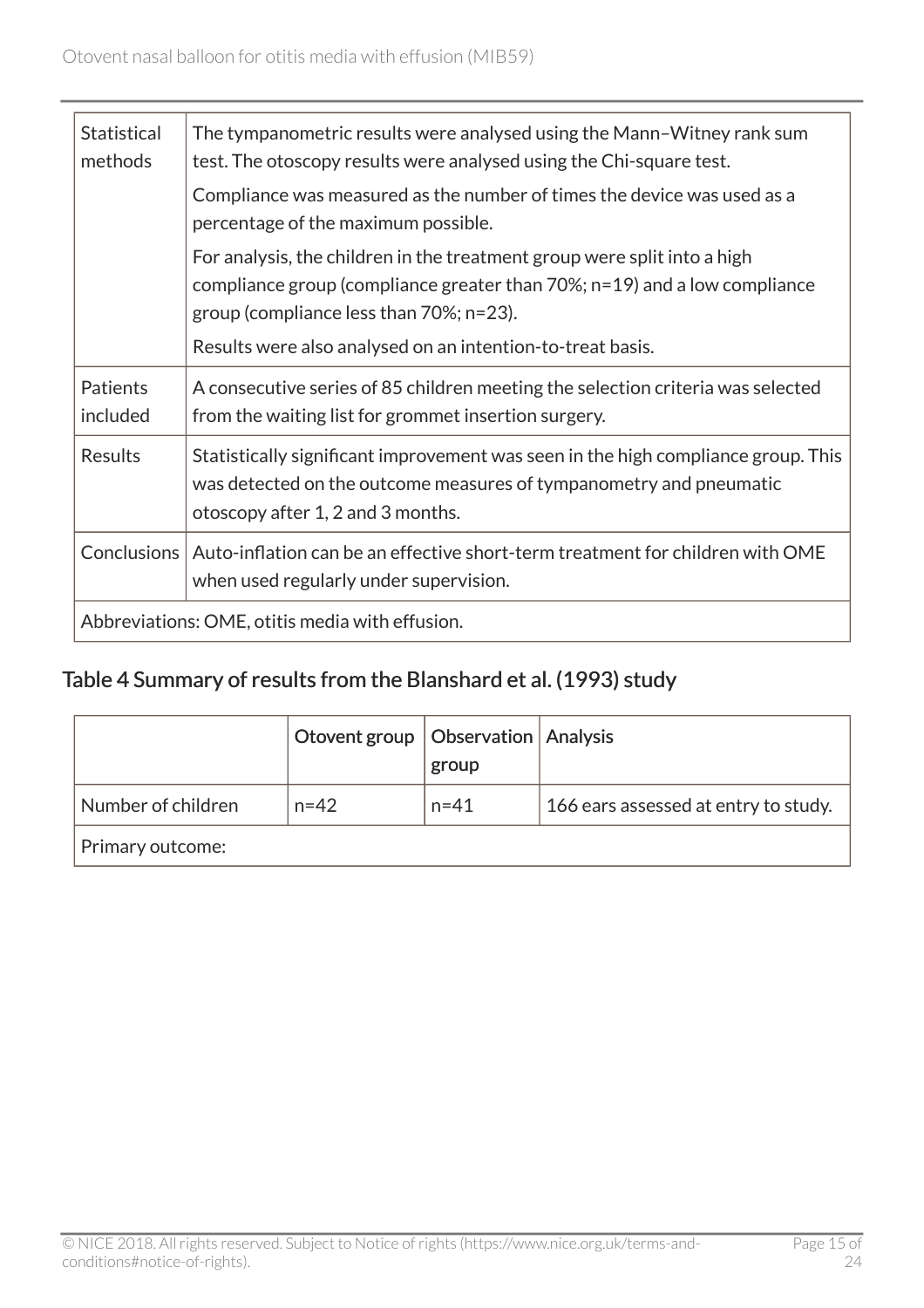| Tympanometric results<br>(Type A or C1 at 1, 2 and<br>3 months; % of ears)                                                | 1 month:<br>$HC: 32.4\%$ <sup>1</sup><br>LC: $12.5\%$ <sup>1</sup><br>2 months<br>$HC: 29\%^{1}$                       | 1 month:<br>$8.9\%$ <sup>1</sup><br>2 months:<br>13.5% <sup>1</sup> | Statistically significant improvement<br>in the HC group compared with the<br>observation only group at:<br>• 1 month: p<0.001<br>$\bullet$ 2 months: $p < 0.05$                                                                                                                                              |
|---------------------------------------------------------------------------------------------------------------------------|------------------------------------------------------------------------------------------------------------------------|---------------------------------------------------------------------|---------------------------------------------------------------------------------------------------------------------------------------------------------------------------------------------------------------------------------------------------------------------------------------------------------------|
|                                                                                                                           | $LC: 0\%$ <sup>1</sup><br>3 months:<br>$HC: 26.4\%$ <sup>1</sup><br>$LC: 2.3\%$ <sup>1</sup>                           | 3 months:<br>$5.2\%$ <sup>1</sup>                                   | • 3 months: p<0.05.<br>No statistically significant difference<br>between the LC and observation<br>only groups.<br>The analysis by intention to treat<br>showed a significant improvement at<br>1 month (p<0.01).                                                                                            |
| Clearance of fluid on<br>pneumatic otoscopy at<br>1, 2 and 3 months (% of<br>ears)                                        | 1 month:<br>HC: 47.4% (18/<br>38)<br>LC: 12.5% (5/<br>46)<br>2 months:<br>HC: 44.7% (17/<br>38)<br>LC: 7.1% (3/<br>46) | 1 month:<br>14.3% (11/<br>82)<br>2 months:<br>10.8% (8/<br>82)      | Statistically significant improvement<br>in the HC group compared with the<br>observation only group at:<br>$\bullet$ 1 month p<0.001<br>$\bullet$ 2 months p<0.001<br>$\bullet$ 3 months p<0.01.<br>The analysis by intention to treat<br>showed statistically significant<br>improvements at 1 and 2 months |
|                                                                                                                           | 3 months:<br>HC: 36.8% (14/<br>38)<br>$LC: 4.6\% (2)$<br>46)                                                           | 3 months<br>10.5% (8/<br>82)                                        | $(p<0.05)$ .                                                                                                                                                                                                                                                                                                  |
| Patients reporting<br>serious adverse events<br>Abbreviations: HC, high compliance subgroup; LC, low compliance subgroup. | No adverse<br>events<br>reported                                                                                       | No adverse<br>events<br>reported                                    | Not applicable.                                                                                                                                                                                                                                                                                               |

 $1$  Calculated by the authors of this briefing.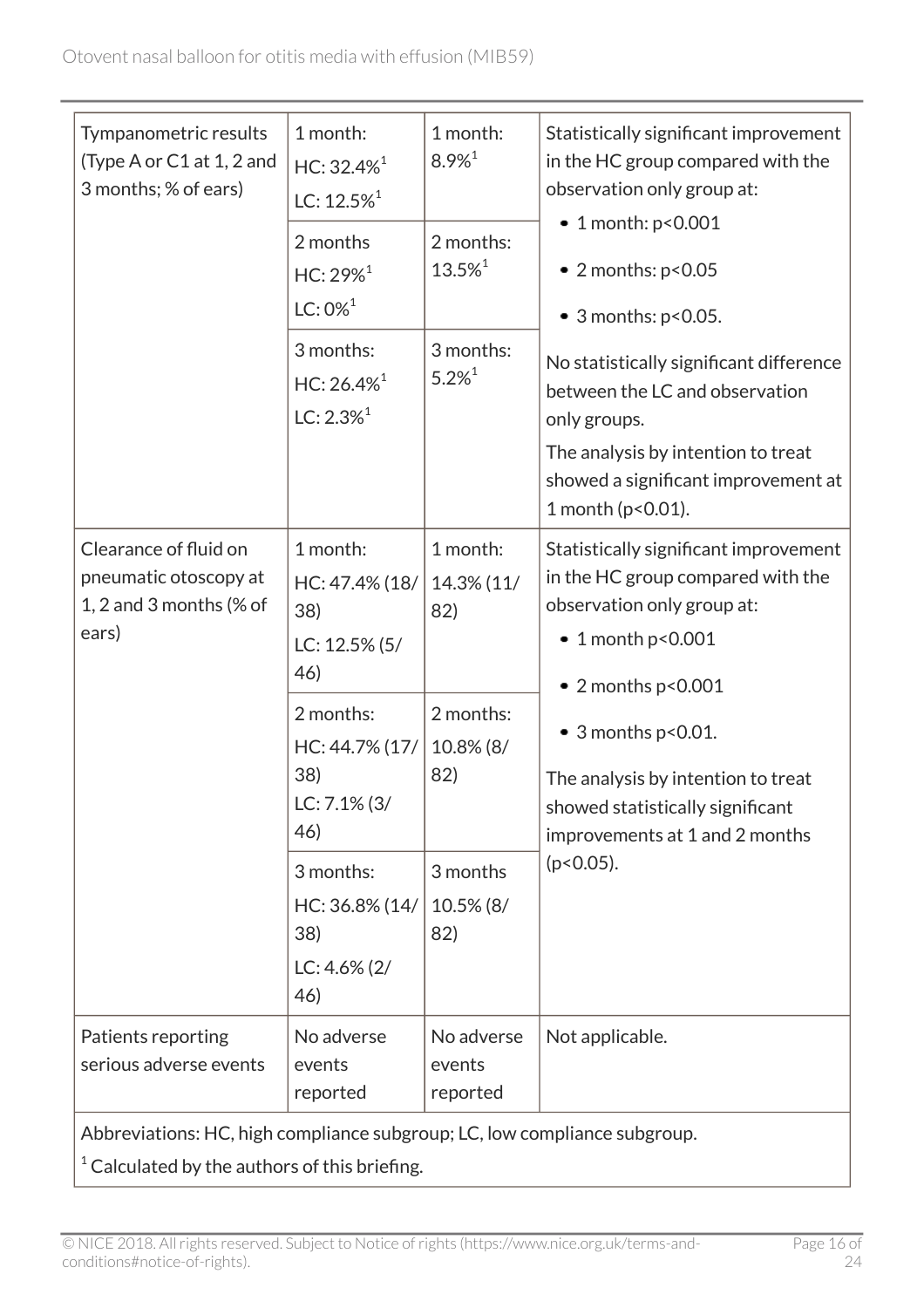### <span id="page-16-0"></span>Table 5 Overview of the Ercan et al. (2005) study

| <b>Study</b><br>component           | <b>Description</b>                                                                                                                                                                                                                                                                                                                                                                                                                                                                                                                                                                                                                                                                                                                                                                                                                                                                                                                                                                                                                                                                                                                                                                                                                                                                       |
|-------------------------------------|------------------------------------------------------------------------------------------------------------------------------------------------------------------------------------------------------------------------------------------------------------------------------------------------------------------------------------------------------------------------------------------------------------------------------------------------------------------------------------------------------------------------------------------------------------------------------------------------------------------------------------------------------------------------------------------------------------------------------------------------------------------------------------------------------------------------------------------------------------------------------------------------------------------------------------------------------------------------------------------------------------------------------------------------------------------------------------------------------------------------------------------------------------------------------------------------------------------------------------------------------------------------------------------|
| Objectives/<br>hypotheses           | To evaluate the long-term effects of auto-inflation on reducing the need for<br>insertion of ventilation tubes in children with chronic otitis media.                                                                                                                                                                                                                                                                                                                                                                                                                                                                                                                                                                                                                                                                                                                                                                                                                                                                                                                                                                                                                                                                                                                                    |
| Study<br>design                     | Randomised control trial with 2 arms; a treatment group having auto-inflation<br>and nasal saline irrigation, and a control group having only nasal saline irrigation.                                                                                                                                                                                                                                                                                                                                                                                                                                                                                                                                                                                                                                                                                                                                                                                                                                                                                                                                                                                                                                                                                                                   |
| Setting                             | Istanbul, Turkey; January 2002 to April 2004 with 3 month follow-up.                                                                                                                                                                                                                                                                                                                                                                                                                                                                                                                                                                                                                                                                                                                                                                                                                                                                                                                                                                                                                                                                                                                                                                                                                     |
| Inclusion/<br>exclusion<br>criteria | Children with MEE and free of signs of otitis media were included.<br>Children were excluded if they had any of the following conditions:<br>hypersensitivity or significant adverse reactions to penicillin; previous<br>tonsillectomy or adenoidectomy; previous ear surgery other than<br>tympanocentesis or myringotomy with or without tube insertion; history of<br>seizure disorder, diabetes mellitus, asthma needing daily medication, or any<br>health condition that could make entry potentially dangerous; medical<br>conditions with a predisposition for MEE, such as cleft palate, Down's syndrome,<br>congenital malformations of the ear, cholesteatoma, or chronic mastoiditis;<br>severe retraction pockets; acute or chronic diffuse external otitis; perforation of<br>the tympanic membrane; intracranial or intra-temporal complications of MEE;<br>upper respiratory obstruction attributable to tonsil or adenoid enlargement or<br>both with cor pulmonale, sleep apnoea, or severe dysphagia; history of varicella<br>exposure within the past 30 days (if never had clinical varicella or varicella<br>vaccine) or clinical varicella within the past 3 weeks; history of measles exposure<br>in the past 30 days; or immunisation within the past 30 days. |
| Primary<br>outcomes                 | Surgical insertion of ventilation tubes in the eardrum.<br>Recovery rate from effusion.                                                                                                                                                                                                                                                                                                                                                                                                                                                                                                                                                                                                                                                                                                                                                                                                                                                                                                                                                                                                                                                                                                                                                                                                  |
| <b>Statistical</b><br>methods       | Chi-square test.                                                                                                                                                                                                                                                                                                                                                                                                                                                                                                                                                                                                                                                                                                                                                                                                                                                                                                                                                                                                                                                                                                                                                                                                                                                                         |
| Patients<br>included                | 60 children aged 4 to 10 years, diagnosed with chronic otitis media with effusion.                                                                                                                                                                                                                                                                                                                                                                                                                                                                                                                                                                                                                                                                                                                                                                                                                                                                                                                                                                                                                                                                                                                                                                                                       |
| Results                             | In the auto-inflation group, there was a statistically significant decrease in the<br>need for the insertion of ventilation tubes compared with the control group at 3,<br>6 and 9 months.                                                                                                                                                                                                                                                                                                                                                                                                                                                                                                                                                                                                                                                                                                                                                                                                                                                                                                                                                                                                                                                                                               |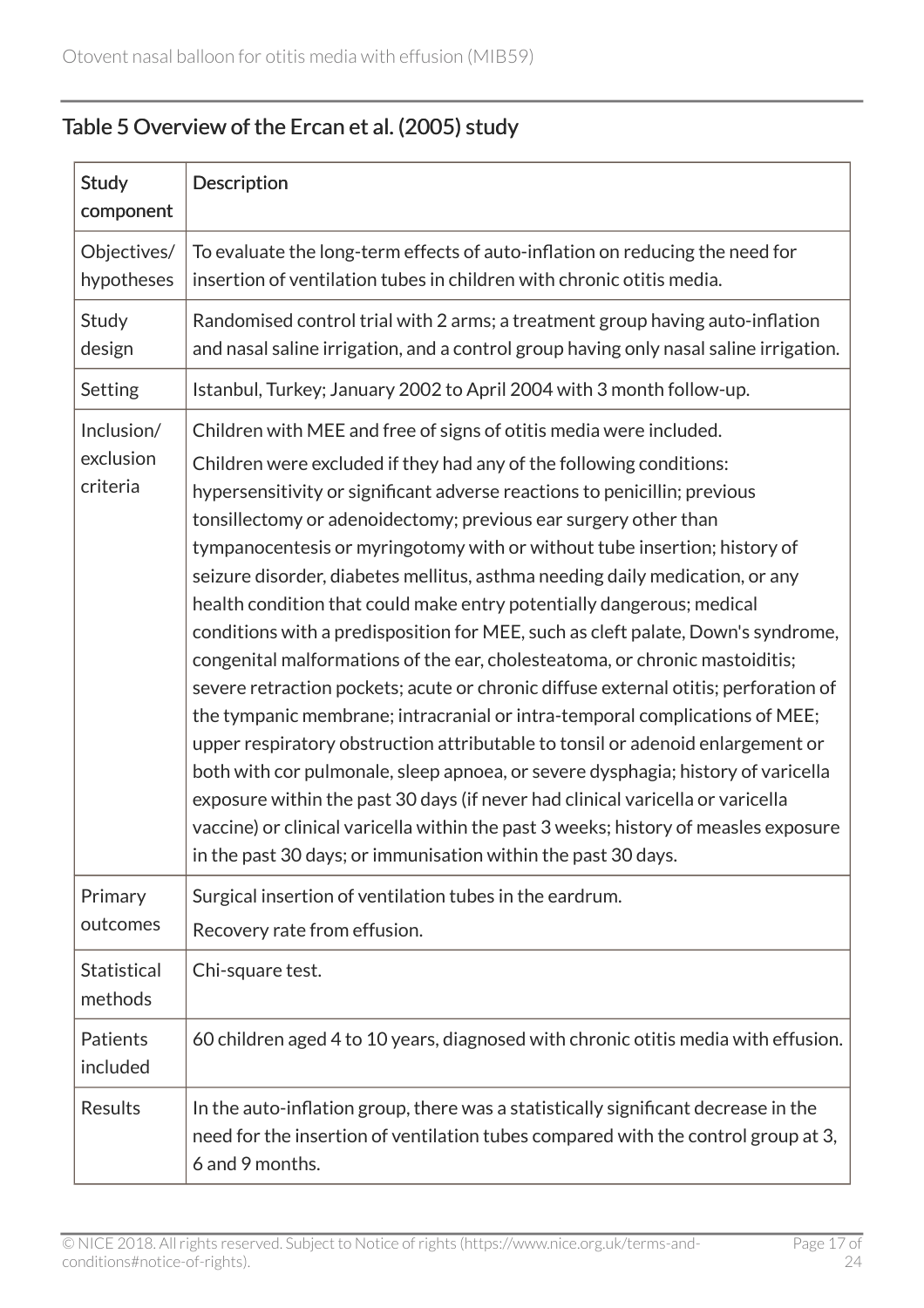Conclusions  $\vert$  Auto-inflation reduces the need for insertion of a ventilation tube, both in the short and long term. Children should be followed as long as they are at risk of recurrence.

Abbreviations: MEE, middle ear effusion.

#### <span id="page-17-0"></span>Table 6 Summary of results from the Ercan et al. (2005) study

|                                                                                  | Otovent plus<br>nasal saline<br>irrigation | Nasal saline<br>irrigation               | Analysis            |
|----------------------------------------------------------------------------------|--------------------------------------------|------------------------------------------|---------------------|
| Number of ears                                                                   | $n = 48$                                   | $n = 45$                                 |                     |
| Primary outcomes:                                                                |                                            |                                          |                     |
| Cumulative number of ears requiring<br>ventilation tube insertion after 3, 6 and | 3 months: 37%<br>(18/48)                   | 3 months: 62%<br>(28/45)                 | 3 months: p=0.017   |
| 9 months                                                                         | 6 months: 43%<br>(20/46)                   | 6 months: 65%<br>(28/43)                 | 6 months: $p=0.040$ |
|                                                                                  | 9 months: 43%<br>(20/41)                   | 9 months: 75%<br>(30/40)                 | 9 months: p=0.015   |
| Recovery rates from effusion at 3, 6<br>and 9 months                             | 3 months: 52%<br>(25/48)                   | 3 months: 31%<br>(14/45)                 | 3 months: p=0.108   |
|                                                                                  | 6 months: 52%<br>(24/46)                   | 6 months: 45%<br>(16/45)                 | 6 months: $p=0.010$ |
|                                                                                  | 9 months: 75%<br>(22/42)                   | 9 months: 20%<br>(8/40)                  | 9 months: $p=0.002$ |
| Patients reporting serious adverse<br>events                                     | No serious<br>adverse events<br>reported   | No serious<br>adverse events<br>reported | Not applicable      |

#### <span id="page-17-1"></span>Table 7 Overview of the Stangerup et al. (1992) study

| $\sqrt{2}$ Study | <b>Description</b> |
|------------------|--------------------|
| component        |                    |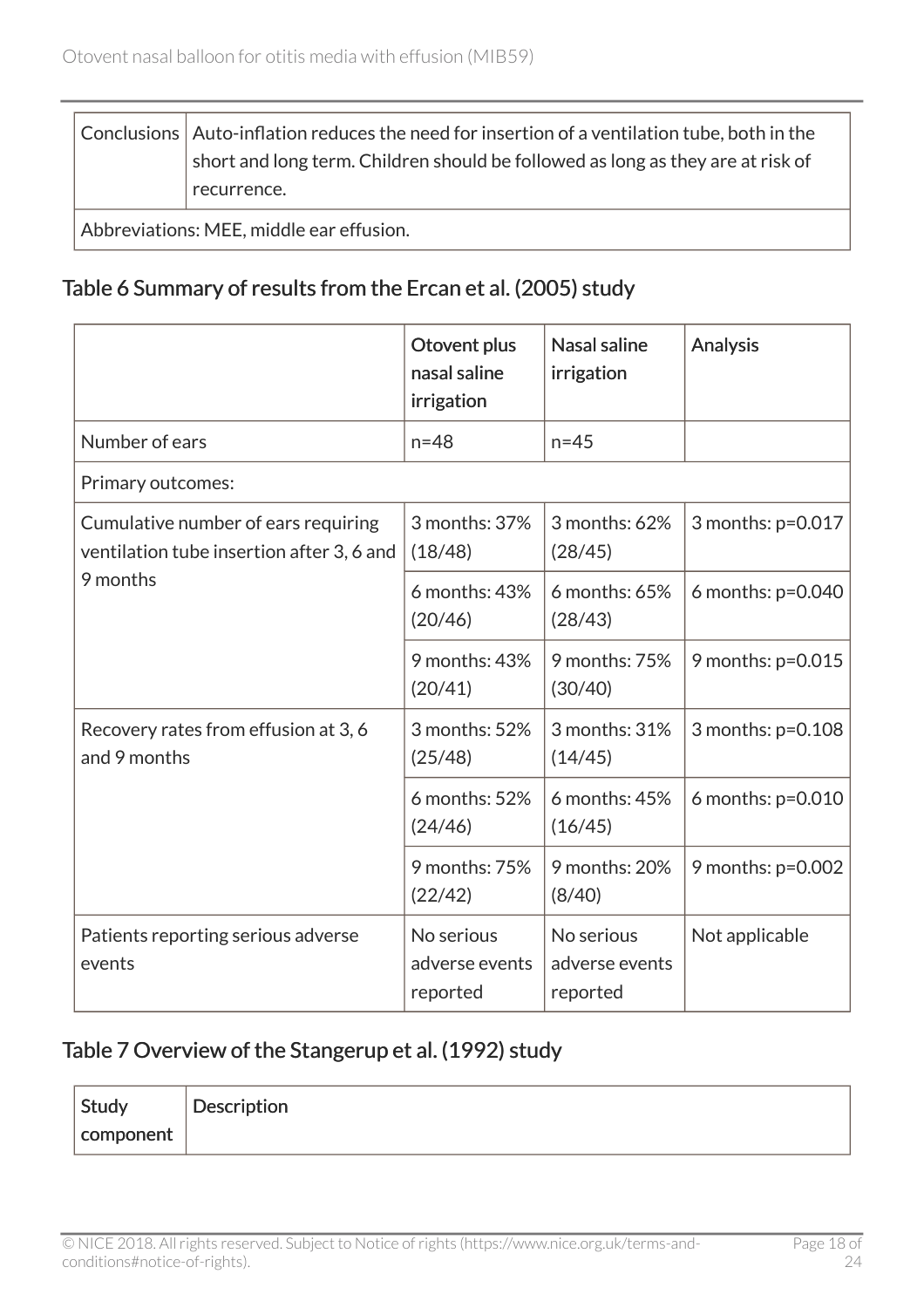| Objectives/<br>hypotheses           | To evaluate the effect of auto-inflation as a treatment option for secretary otitis<br>media.                                                                                                                                                                                                                          |
|-------------------------------------|------------------------------------------------------------------------------------------------------------------------------------------------------------------------------------------------------------------------------------------------------------------------------------------------------------------------|
| Study<br>design                     | Randomised controlled trial with 2 arms; an auto-inflation group and a control<br>group observed without treatment.                                                                                                                                                                                                    |
| Setting                             | Ear nose and throat hospital in Denmark; June to December 1988. Two weeks of<br>auto-inflation with a further 2 weeks if symptoms did not improve. Followed up<br>at 1, 2 and 3 months.                                                                                                                                |
| Inclusion/<br>exclusion<br>criteria | Inclusion criteria included unilateral or bilateral secretory otitis media for at<br>least 3 months, and aged between 3 and 10 years.<br>No exclusion criteria were stated.                                                                                                                                            |
| Primary<br>outcomes                 | Tympanometric resolution at 2 weeks, and at 1, 2 and 3 months after study entry.                                                                                                                                                                                                                                       |
| <b>Statistical</b><br>methods       | Statistical analysis was done using the Mann-Whitney rank sum test.                                                                                                                                                                                                                                                    |
| Patients<br>included                | 100 children aged 3 to 10 years.                                                                                                                                                                                                                                                                                       |
| <b>Results</b>                      | Of 100 children enrolled, those doing auto-inflation 3 times per day were more<br>likely than controls to have improved tympanograms after 2 weeks of treatment.<br>A statistically significant difference between the treatment and the control<br>groups remained at 1 month but was not apparent at 2 and 3 months. |
| Conclusions                         | Children from the age of 3 years may benefit from auto-inflation. Because of the<br>short-term nature of the treatment effects, repeated use is necessary.                                                                                                                                                             |

### <span id="page-18-0"></span>Table 8 Summary of results from the Stangerup et al. (1992) study

|                                           | Otovent | Control    | Analysis |
|-------------------------------------------|---------|------------|----------|
| Number of children $ n=50(51) $<br>(ears) |         | $n=50(73)$ |          |
| Primary outcomes:                         |         |            |          |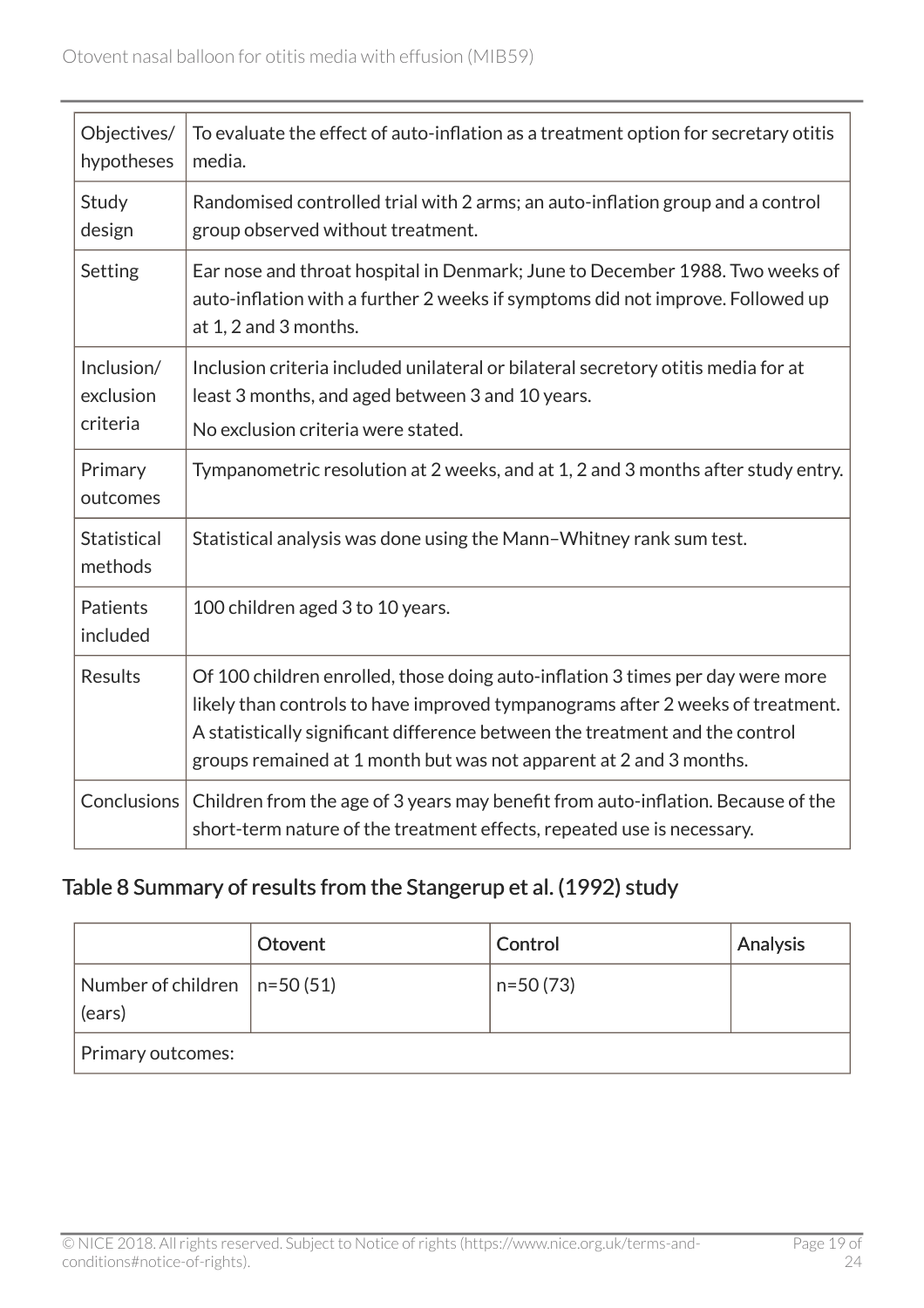| Tympanometric<br>resolution at<br>2 weeks                                                               | Tympanometric conditions<br>improved in 33 (65% $^1$ ) ears,<br>unchanged in $17(33\%)$ ,<br>and deteriorated in the<br>remaining 1 (2%) ear. | Tympanometric conditions<br>improved in 11(15%) of<br>ears, unchanged in 52<br>(71%), and deteriorated in<br>the remaining 10 (14%).                  | At 2 weeks,<br>p<0.001.                                                               |
|---------------------------------------------------------------------------------------------------------|-----------------------------------------------------------------------------------------------------------------------------------------------|-------------------------------------------------------------------------------------------------------------------------------------------------------|---------------------------------------------------------------------------------------|
| Tympanometric<br>resolution at<br>1 month for<br>children who<br>showed no<br>improvement at<br>2 weeks | $n=27$ ears<br>Tympanometric conditions<br>improved in 7 (26%) ears,<br>unchanged in 20 (74%)<br>ears.                                        | $n=55$ ears<br>Tympanometric conditions<br>improved in 14 (26%) ears,<br>unchanged in 33 (60%), and<br>deteriorated in the<br>remaining 8 (14%) ears. | At 1 month,<br>p<0.05.                                                                |
| Tympanometric<br>resolution at 2 and<br>3 months                                                        | At 2 months 20.9% had<br>type A or C1<br>tympanograms.<br>At 3 months 17.1% had<br>type A or C1<br>tympanograms.                              | At 2 months 15.8% had<br>type A or C1<br>tympanograms.<br>At 3 months 14.2% had<br>type A or C1<br>tympanograms.                                      | <b>No</b><br>significant<br>differences<br>between<br>groups at<br>2 and<br>3 months. |
| Patients reporting<br>serious adverse<br>events                                                         | No serious adverse events<br>reported.                                                                                                        | No serious adverse events<br>reported.                                                                                                                | <b>Not</b><br>applicable.                                                             |

 $^{\rm 1}$ The percentages were recorded incorrectly in the abstract. These are the values recorded in the results section of the paper. These have been verified by the authors of this briefing based on the numbers given in the paper.

# Search strategy and evidence selection

### *Search strategy*

Medline and Embase search strategy

- 1. exp otitis media/
- 2. (glue and ear).tw.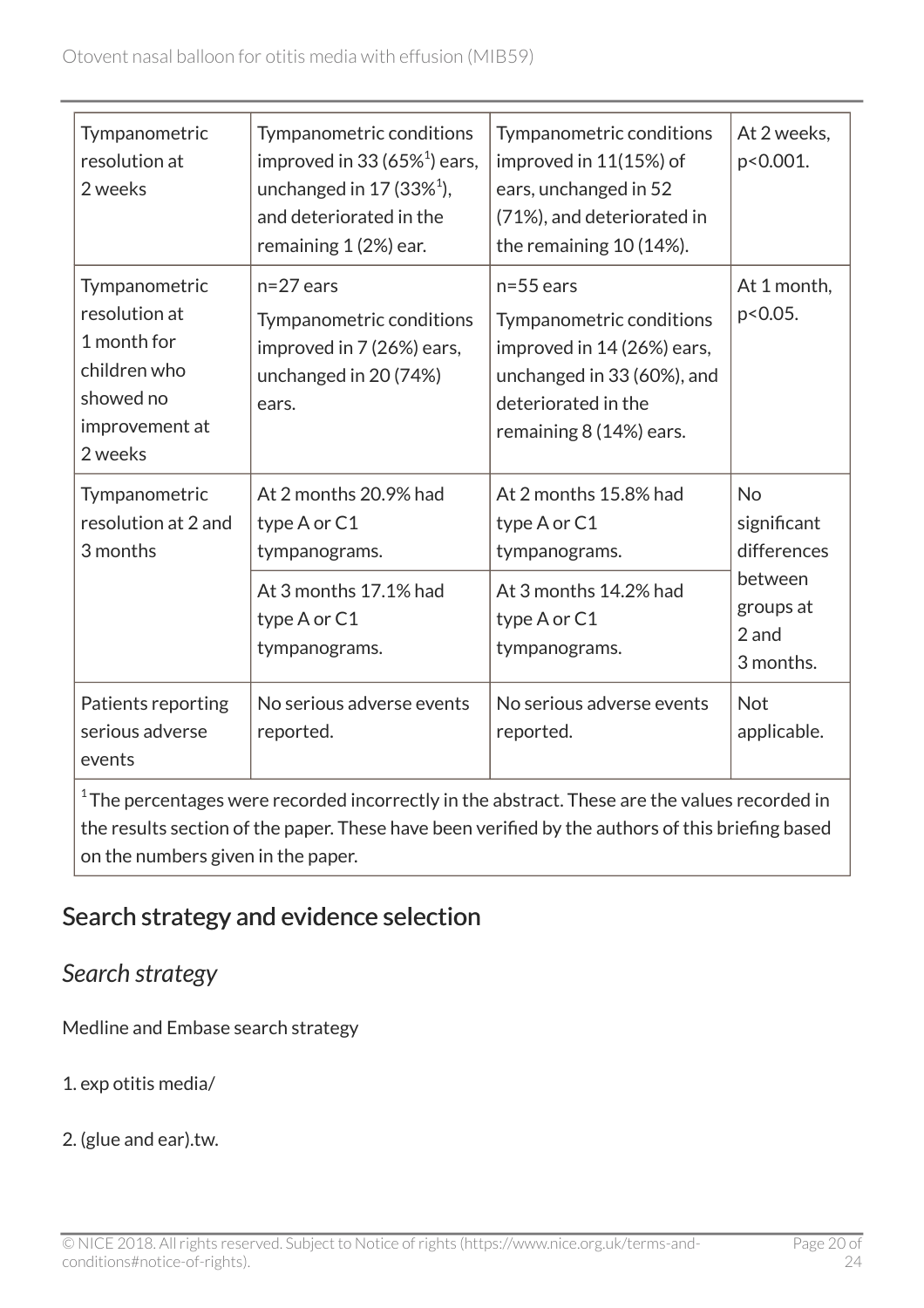3. (otitis adj media).mp. or (glue adj ear).tw. [mp=ti, ab, hw, tn, ot, dm, mf, dv, kw, nm, kf, px, rx, an, ui]

- 4. exp middle ear/
- 5. (SOM or OME).tw.
- 6. ((secretory or serous) adj otitis).tw.

7. (middle and ear\*).mp. or (eustachian and tube\*).tw. [mp=ti, ab, hw, tn, ot, dm, mf, dv, kw, nm, kf, px, rx, an, ui]

- 8. middle ear ventilation/
- 9. aeration/
- 10. valsalva maneuver/
- 11. (autoinflat\* or ((auot or ear\* or ME or air) and (inflat\* or aerat\*))).tw.
- 12. ((nose or nasal) and balloon).tw.
- 13. valsalva.tw.
- 14. (insufflat\* or popper).tw.
- 15. (open\* or eustachian\*).tw.
- 16. otovent.tw.
- 17. exp ear disease/
- 18. 6 and 17
- 19. 4 and 7
- 20. 18 and 19
- 21. 1 or 2 or 3 or 5 or 20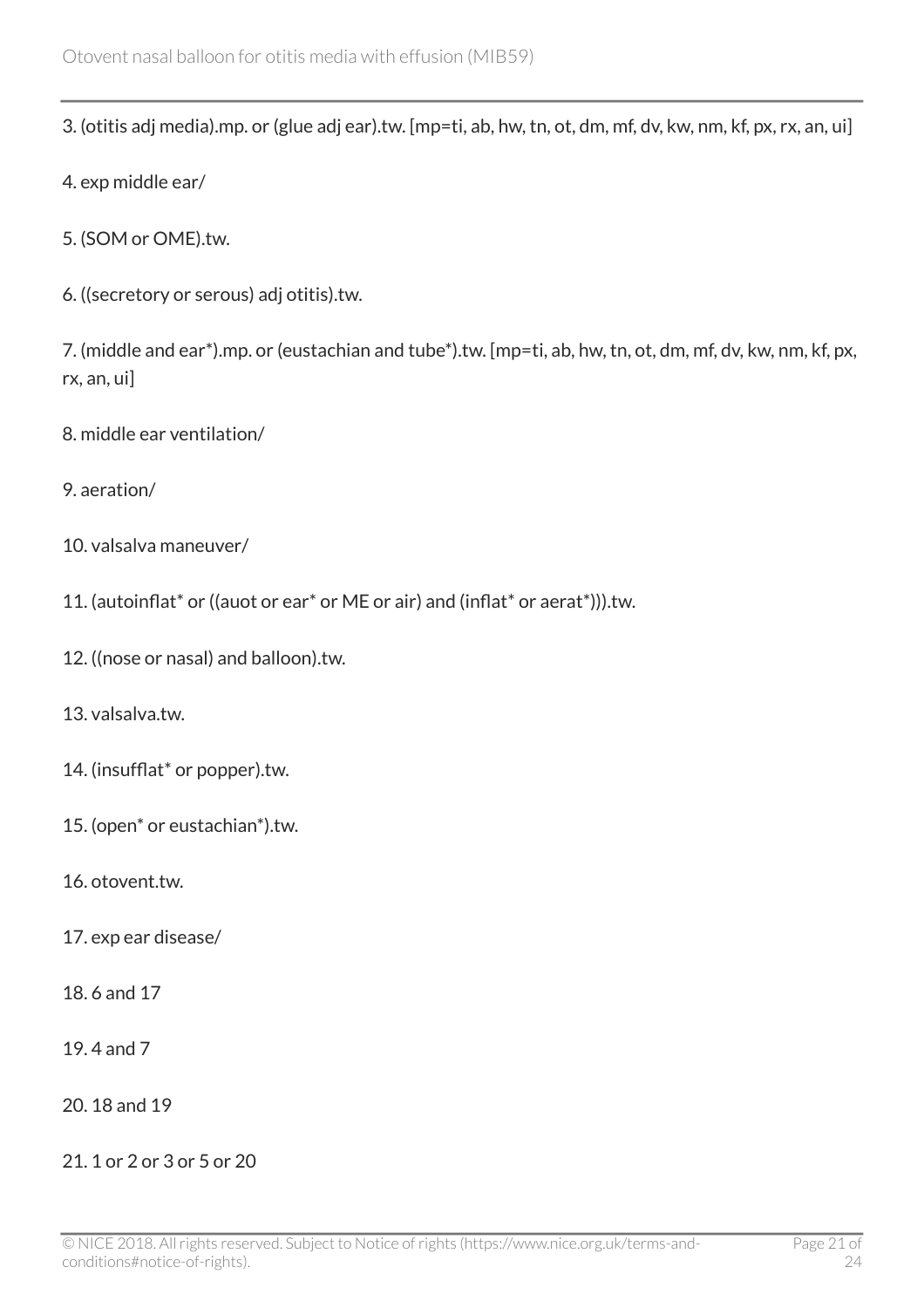#### 22. 8 or 9 or 10 or 11 or 12 or 13 or 14 or 15 or 16

#### 23. 21 and 22

- 24. (balloon or otovent).tw.
- 25. 21 and 24

Cochrane Library search strategy

Search date: 25/11/2015 15:18:30.500

#1 otovent (Word variations have been searched)

#2 balloon and (otitis or (glue adj ear)) (Word variations have been searched)

#3 autoinflation and (otitis or (glue adj ear))

#4 #1 or #2 or #3

#### *Evidence selection*

The inclusion criteria were as follows:

- Population: adults and children with chronic otitis media.
- Intervention: Otovent nasal balloon.
- Comparator: surgery (grommets), hearing aid, adenoidectomy, watchful waiting, other methods of autoinflation.
- Outcomes: tympanometric resolution, audiometry, adverse effects, quality of life, days with hearing loss/earache, pain, days requiring pain relief, sleep disturbance, days off school.
- Study design: randomised controlled trial.
- Non-English language studies were excluded.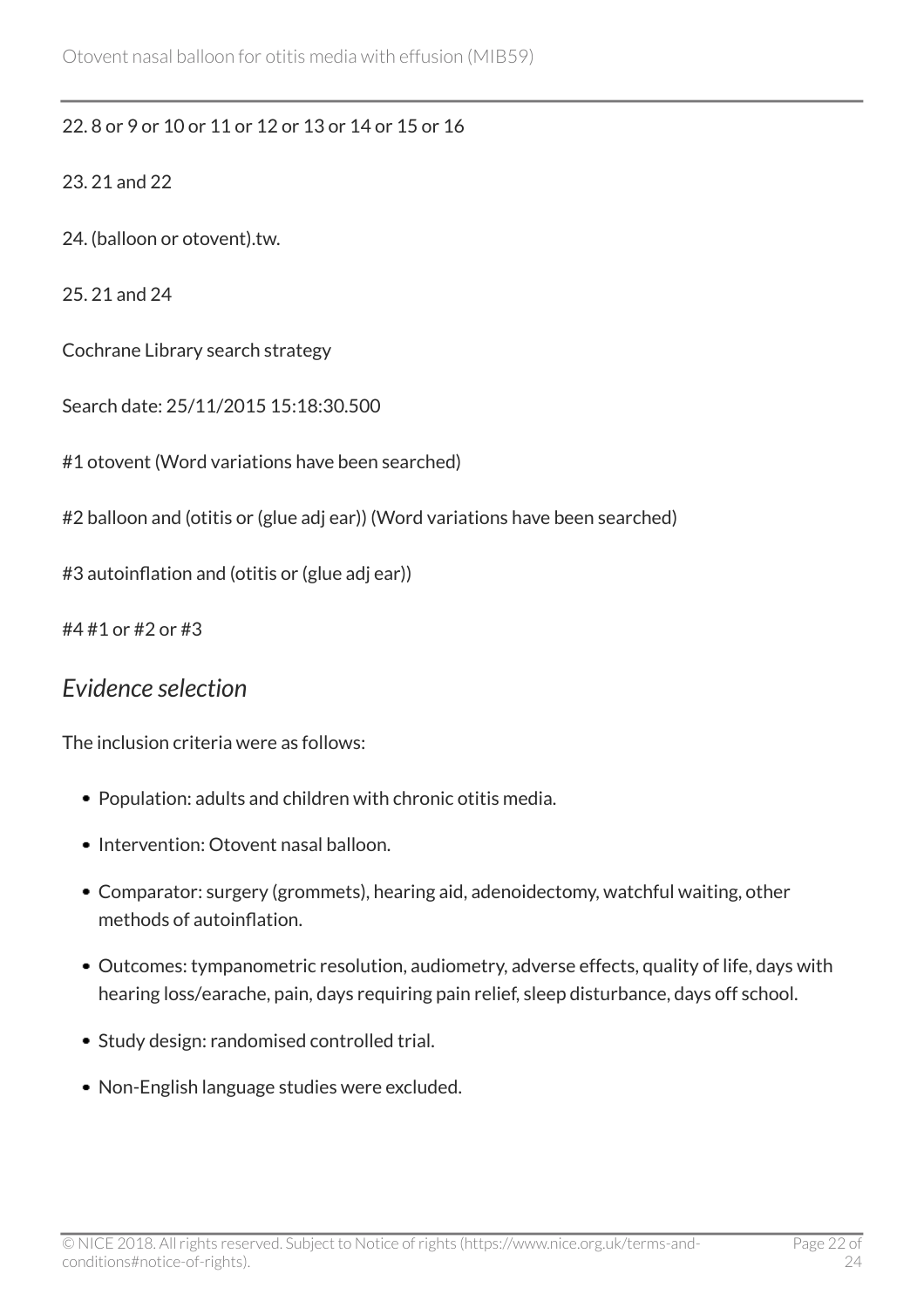# About this briefing

Medtech innovation briefings summarise the published evidence and information available for individual medical technologies. The briefings provide information to aid local decision-making by clinicians, managers and procurement professionals.

Medtech innovation briefings aim to present information and critically review the strengths and weaknesses of the relevant evidence, but contain no recommendations and are not formal NICE guidance.

# *Development of this briefing*

This briefing was developed for NICE by the Birmingham and Brunel Consortium. The [interim](http://www.nice.org.uk/Media/Default/About/what-we-do/NICE-advice/Medtech-innovation-briefings/MIB-interim-process-methods-statement.pdf) [process and methods statement](http://www.nice.org.uk/Media/Default/About/what-we-do/NICE-advice/Medtech-innovation-briefings/MIB-interim-process-methods-statement.pdf) sets out the process NICE uses to select topics, and how the briefings are developed, quality-assured and approved for publication.

#### Project team

Birmingham and Brunel Consortium

Medical Technologies Evaluation Programme, NICE

#### Peer reviewers and contributors

- Laurence Blake, Research Fellow, The University of Birmingham
- Carole Cummins, Senior Lecturer, The University of Birmingham
- Neil O'Connell, Senior Lecturer, Brunel University London

#### Specialist commentators

The following specialist commentators provided comments on a draft of this briefing:

- Teresa Loxley, Head of Paediatric Audiology, Sheffield Children's NHS Foundation Trust
- Laura Finegold, Head of Paediatric Audiology, Derby Teaching Hospitals NHS Foundation Trust
- Christine A'Court, GP, Broadshires Health Centre, Oxfordshire